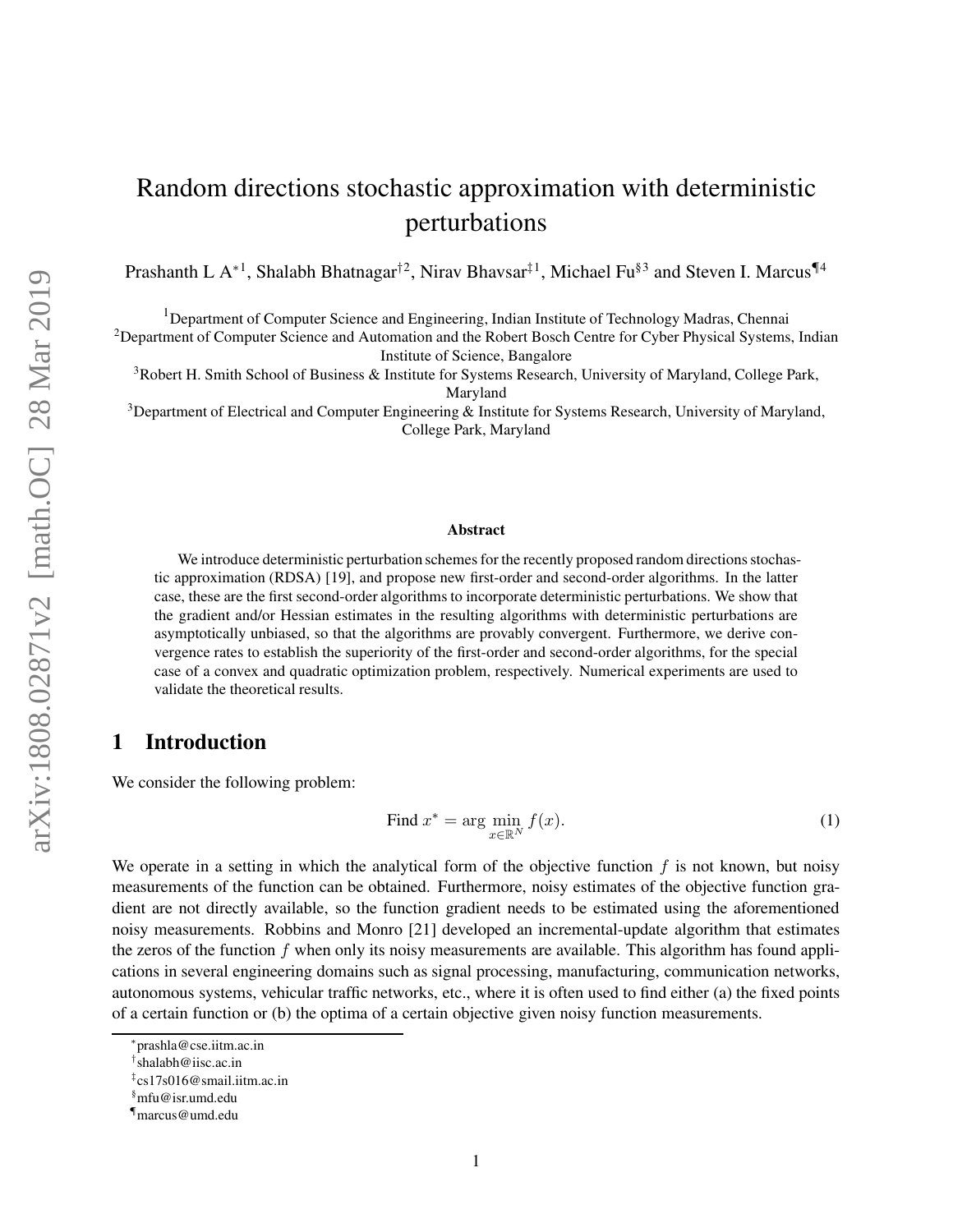The earliest gradient search algorithm in this setting is the Kiefer-Wolfowitz [17] procedure. This, however, requires 2N function measurements when the parameter dimension is N. Katkovnik and Kulchitsky [16, 22] proposed a random search technique that became known as the smoothed functional (SF) algorithm. The key idea here is that the convolution of the objective function gradient with a multivariate Gaussian PDF is seen via an integration-by-parts argument as the convolution of the objective function itself with a scaled multivariate Gaussian. Thus, a single noisy function measurement at a perturbed value of the parameter update, perturbed using a multivariate Gaussian, is sufficient to obtain an estimate of the full gradient. This results in a one-measurement estimator that however has high bias. A balanced two-sided estimator of the gradient (requiring two function measurements) that has significantly lower bias than the one-measurement SF estimator was proposed in [27], see also [7] for comparisons of the one-measurement and two-measurement SF algorithms.

Random directions stochastic approximation (RDSA) [18] is another gradient search procedure, in which the perturbation variables are considered to be uniformly distributed over the surface of the unit sphere in  $\mathbb{R}^N$ . Obtaining these perturbation random variables is, however, computationally expensive, particularly when the dimension  $N$  is large. In a landmark paper, Spall  $[26]$  introduced the simultaneous perturbation stochastic approximation algorithm, a random search technique that estimates the gradient using random perturbations that are independent, symmetric, zero-mean and satisfying an inverse moment bound. The most commonly used and studied class of perturbations within this category are those that are independent, symmetric,  $\pm 1$ -valued, Bernoulli random variables. This algorithm (the standard SPSA, as it is known), requires two function measurements at each update step, and became popular because of its computational simplicity, as well as the convergence and rate guarantees that it provides. In another paper [15], Spall presented a one-measurement counterpart of SPSA. This algorithm, however, does not show good performance, as it suffers from a large bias in its gradient estimates. Bhatnagar et al. [5] presented certain deterministic perturbation variants of SPSA. Here two constructions for the perturbation variates were proposed, of which, a construction based on Hadamard matrices is seen to show remarkable improvements in the empirical performance of one-measurement SPSA.

Adaptive Newton-type schemes that estimate the Hessian using noisy objective function measurements, as with the gradient, have also gathered considerable attention over the years. The earliest such scheme, due to Fabian [10], estimated the Hessian using finite-difference estimates and required  $O(N^2)$  samples of the objective function at each update epoch. Spall [24], presented a simultaneous perturbation estimate of the Hessian that was based on four noisy function measurements. Two of these measurements also estimate the gradient. In the case when noisy gradient measurements are directly available, he also presented a Newton scheme requiring three measurements. Bhatnagar [1] presented three additional algorithms that estimate the Hessian as well as the gradient, using simultaneous perturbation estimates. In the process, new gradient and Hessian SPSA estimators were developed. Bhatnagar and Prashanth [3] presented a balanced estimator of the Hessian using three function measurements. This paper also presented two algorithms, one of which estimated the inverse Hessian using a recursive procedure based on the Sherman-Morrison-Woodbury lemma, while the other did not require one to compute or estimate the inverse Hessian at each step. It was shown nonetheless that the asymptotic behaviour of the latter algorithm is analogous to a Newton algorithm that would involve a computation of the inverse Hessian matrix at each update step. Spall [25] presented enhancements to the four-simulation Hessian estimator of [24] using certain weighting and feedback mechanisms. These enhancements are seen to improve the performance of the resulting scheme.

The class of SF algorithms was extended by Bhatnagar [2] to include two Newton-based algorithms governed by standard Gaussian perturbations. As with the gradient estimator, the Hessian estimator was obtained from the idea that if one convolves the Hessian with a multivariate Gaussian density, then from an integration-by-parts argument applied twice, the same can be viewed as a convolution of the objective function with a scaled multivariate Gaussian. This results in a single-measurement Hessian estimator - the same measurement also estimates the gradient. A two-measurement SF algorithm presented there, involving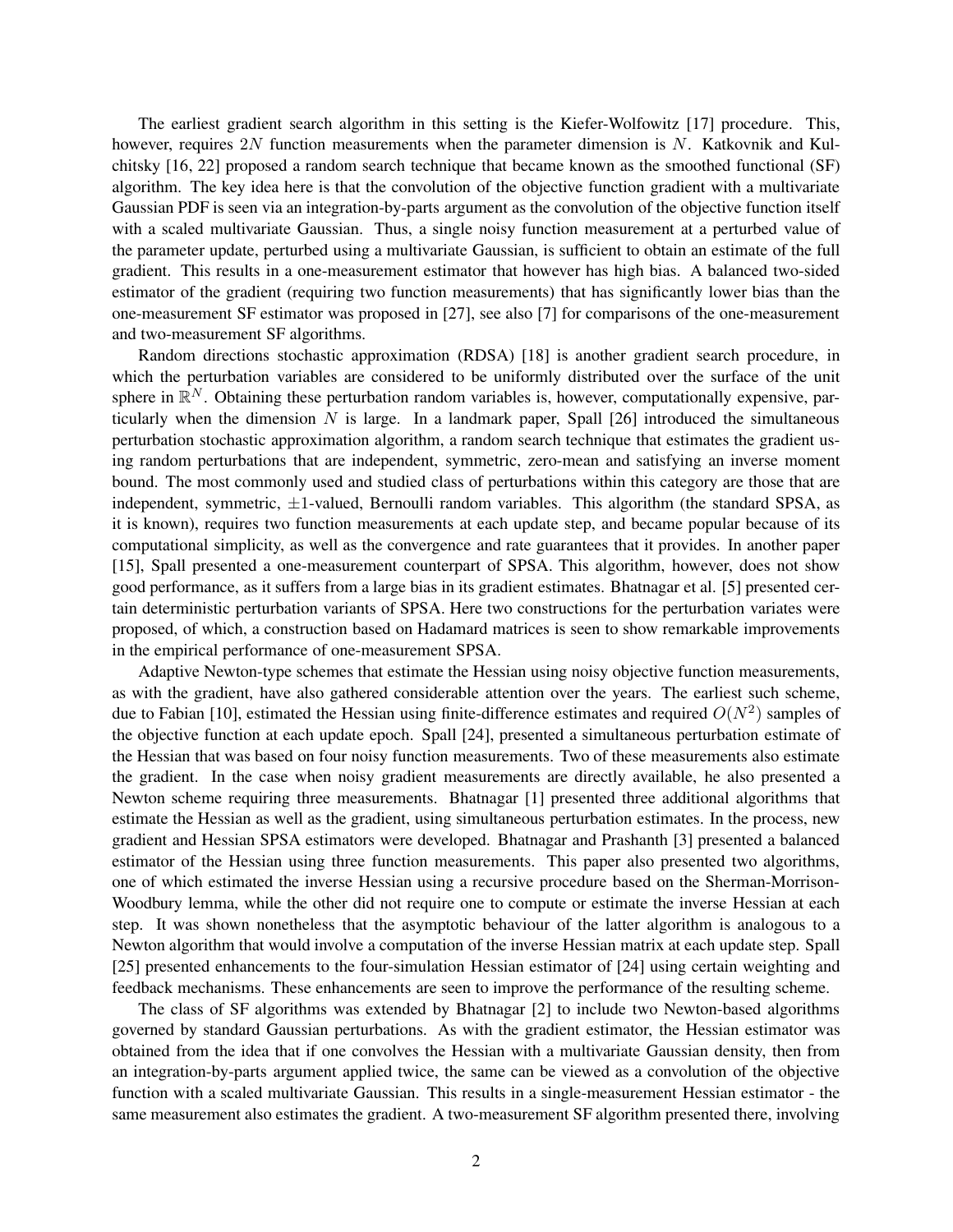a balanced (two-measurement) Hessian estimator, is seen to work better in practice - again the same two measurements also estimate the gradient. In [12, 8], gradient and Newton SF algorithms based on the multi-variate q-Gaussian density as the smoothing functional, i.e., the perturbation distribution, have been presented. This gives rise to a class of smoothing densities parameterized by the  $q$ -parameter. Densities such as multivariate Normal, Cauchy and Uniform that were known to satisfy the properties required of smoothing functionals [23] in SF algorithms, emerge as special cases of the q-Gaussian density for different values of the parameter q. Thus, these papers have served to significantly extend the class of perturbations that play the role of smoothing densities in SF algorithms.

Finally, the RDSA procedure has recently been revisited in detail by Prashanth et al. [19], and novel gradient and Newton algorithms have been devised. Recall that in the original RDSA procedure described in [18], the perturbation variates are required to be uniformly distributed over the surface of the unit sphere in  $\mathbb{R}^N$ , N being the parameter dimension. The approach taken in [19] involves a uniform distribution over a unit cube as opposed to the surface of the unit sphere. The perturbation (component) random variables are thus allowed to be independent, symmetric, and uniformly distributed over an interval that is symmetric around zero. Another class of perturbations, namely asymmetric Bernoulli, have been investigated and found to work nearly as well as SPSA in both theory and practice. Hessian estimators derived from these perturbations have also been proposed in [19], and both gradient and Newton algorithms have been investigated in detail. The reader is referred to [4] for a rigorous introduction to the class of simultaneous perturbation methods.

In this paper, we are concerned with developing deterministic perturbation variants of first and secondorder RDSA algorithms, henceforth referred to as RDSA-DP family of algorithms, with 1RDSA-DP (resp. 2RDSA-DP) denoting first (resp. second) order variants. The principal aim is to incorporate deterministic perturbation sequences into RDSA, such that the resulting gradient estimates are still asymptotically unbiased and the overall stochastic gradient algorithm converges, preferably at the same rate as that of the random perturbation RDSA counterparts. We consider two novel choices for deterministic perturbations a semi-lexicographic sequence and a permutation matrix-based sequence. We combine the two sequences with first and second-order RDSA.

In the case of 1RDSA-DP, the resulting algorithms, under both choices for deterministic perturbations, possess theoretical guarantees that are comparable to those of their random perturbation counterparts. This statement is true when we consider the asymptotic unbiasedness of the gradient estimation and asymptotic convergence of the overall 1RDSA-DP family of algorithms. Moreover, from a non-asymptotic bound that we derive for the special case of strongly-convex objective functions, we observe that the permutation matrix-based perturbations perform best, and even match the rate of a first-order method, whose gradients are directly available.

In the case of second-order RDSA, we incorporate both perturbation sequences to arrive at two variants of 2RDSA-DP, say 2RDSA-Lex-DP and 2RDSA-Perm-DP. However, the theoretical guarantees for the two variants differ significantly. For 2RDSA-Lex-DP, the asymptotic unbiasedness claim holds for the full Hessian, while a similar claim holds only for the Jacobi variant of 2RDSA-Perm-DP involving a diagonal matrix with diagonal elements being those of the Hessian. Furthermore, for the special case of a quadratic optimization problem in the noise-free regime, 2RDSA-Lex-DP is shown to exhibit a convergence rate that is comparable to that of 2SPSA with an adaptive feedback sequence that was proposed in [25]. Note that a similar rate result does not exist for regular 2RDSA, and we believe, cannot be established. In any case, to the best of our knowledge, no deterministic perturbation sequences exist for the class of second-order simultaneous perturbation algorithms, including the popular 2SPSA [15].

In comparison to [5], which is the closest related work, we remark that (i) we propose a novel deterministic perturbation scheme and combine it with first-order and second-order RDSA, while the deterministic perturbation schemes in [5] are only for first-order SPSA; (ii) unlike [5], we provide asymptotic normality results that quantify the convergence rate; and (iii) the permutation matrix-based perturbations that we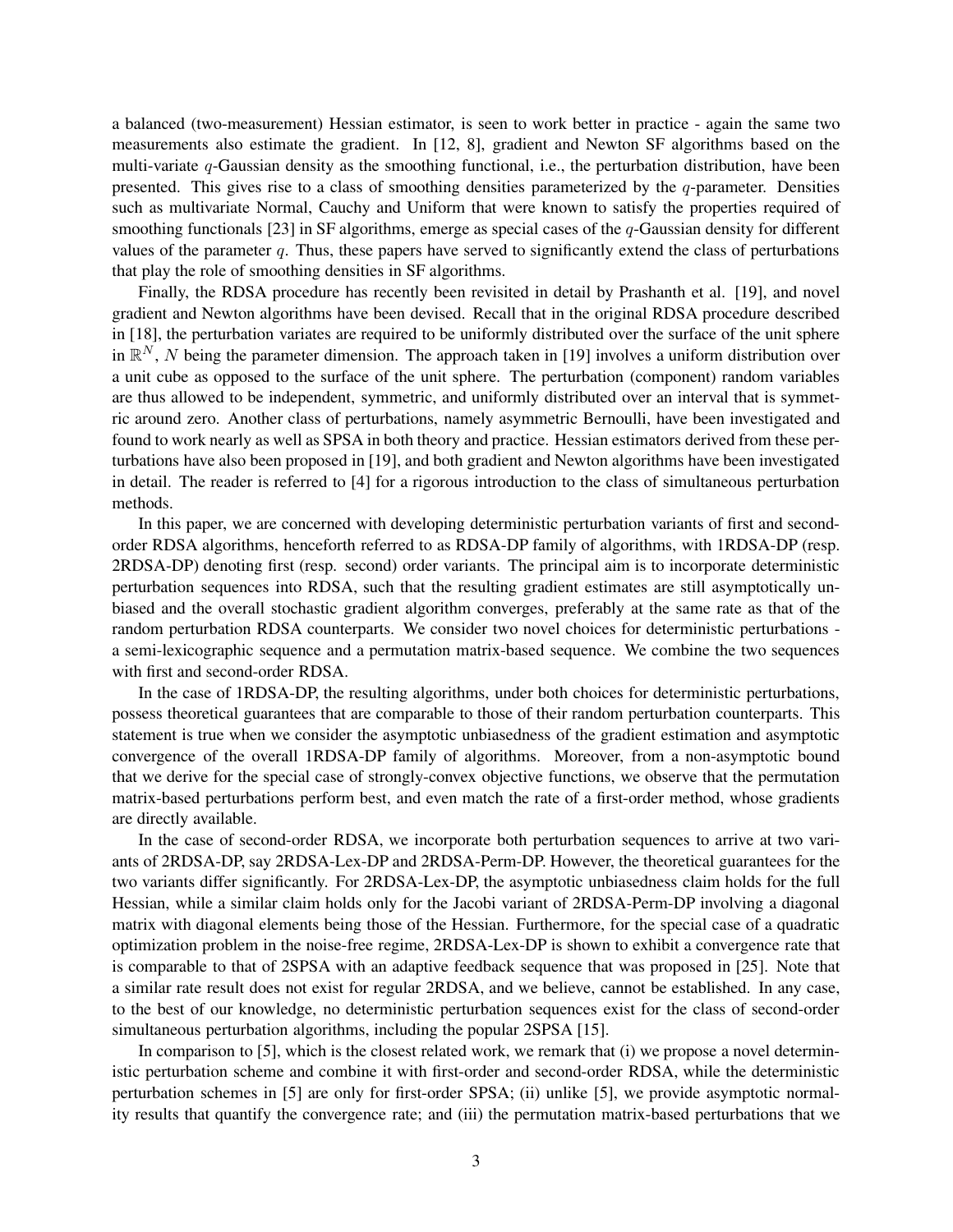propose are much easier to implement and require much less computational memory in comparison to the deterministic perturbation sequences proposed in [5]. In particular, the permutation matrices have a linear dependence on the dimension  $N$ , while the lexicographic/Hadamard matrix-based perturbations in [5] scale exponentially with N.

The rest of the paper is organized as follows: Section 2 presents the first-order RDSA variants with two deterministic perturbation sequences, and Section 3 describes deterministic perturbation variants of the second-order RDSA algorithm. The main theoretical guarantees for 1RDSA-DP and 2RDSA-DP algorithms are presented in Sections 2–3, while Section 4 provides detailed convergence proofs. Section 5 presents simulation experiments that compare the performance of the DP variants of RDSA with several algorithms that employ the simultaneous perturbation technique. Finally, Section 6 presents the concluding remarks.

# 2 First-order RDSA with deterministic perturbations (1RDSA-DP)

A first-order method, given the gradient  $\nabla f(\cdot)$ , would feature an incremental update as follows:

$$
x_{n+1} = x_n - a_n \nabla f(x_n). \tag{2}
$$

In the simulation optimization setting, we are given noisy function measurements, from which the gradient has to be estimated. The simultaneous perturbation method [4] is a popular approach for obtaining such gradients. The recently proposed RDSA algorithm estimates  $\nabla f(x_n)$  as follows:

$$
\widehat{\nabla} f(x_n) = \frac{1}{1 + \epsilon} d_n \left[ \frac{y_n^+ - y_n^-}{2\delta_n} \right],\tag{3}
$$

where  $y_n^{\pm} = f(x_n \pm \delta_n d_n) + \xi$ ,  $\xi$  is the measure noise and  $\delta_n$  is a perturbation constant. Further,  $d_n =$  $(d_n^1, \ldots, d_n^N)$ <sup>T</sup> is the random perturbation vector, with  $d_n^i$ ,  $i = 1, \ldots, N$  chosen using the asymmetric Bernoulli distribution, i.e.,  $d_n^i = -1$  with probability (w.p.)  $\frac{(1+\epsilon)}{(2+\epsilon)}$  and  $1+\epsilon$  w.p.  $\frac{1}{(2+\epsilon)}$  $\frac{1}{(2+\epsilon)}$  for some  $\epsilon > 0$ .

In this paper, we propose a variant of 1RDSA that loops through a deterministic sequence to cancel out the bias in the gradient estimate – a property that regular RDSA achieves in expectation through a zero-mean random perturbation. We consider two deterministic constructions for the perturbations  $d_n$ . The first choice is based on a semi-lexicographic sequence, while the second employs permutation matrices. In both cases, we perform gradient descent similar to (2), with a gradient estimate inspired from that of 1RDSA. However, unlike (3) that has a random source for perturbations  $d_n$ , we loop through a deterministic sequence (cf. Tables 1 and 2 below).

#### 2.1 Semi-lexicographic sequence-based perturbations

Algorithm 1 presents the pseudocode for the 1RDSA-Lex-DP algorithm that employs a semi-lexicographic sequence for perturbations. Our proposed construction for perturbations  $d_m$  is illustrated for the case when  $N = 2$  and  $N = 3$  in Tables 1a and 1b, respectively. Letting  $\mathcal{I}_N$  denote the  $N \times N$  identity matrix, for  $N = 2$ , we have

$$
\sum_{m=0}^{3^2-1} d_m d_m^{\mathsf{T}} = \begin{bmatrix} 18 & 0 \\ 0 & 18 \end{bmatrix} \Longrightarrow \frac{1}{2 \times 3^2} \sum_{m=0}^{3^2-1} d_m d_m^{\mathsf{T}} = \mathcal{I}_2.
$$

In a similar fashion, for  $N = 3$ , we have

$$
\sum_{m=0}^{3^3-1} d_m d_m^{\mathsf{T}} = \begin{bmatrix} 54 & 0 & 0 \\ 0 & 54 & 0 \\ 0 & 0 & 54 \end{bmatrix} \Longrightarrow \frac{1}{2 \times 3^3} \sum_{m=0}^{3^3-1} d_m d_m^{\mathsf{T}} = \mathcal{I}_3.
$$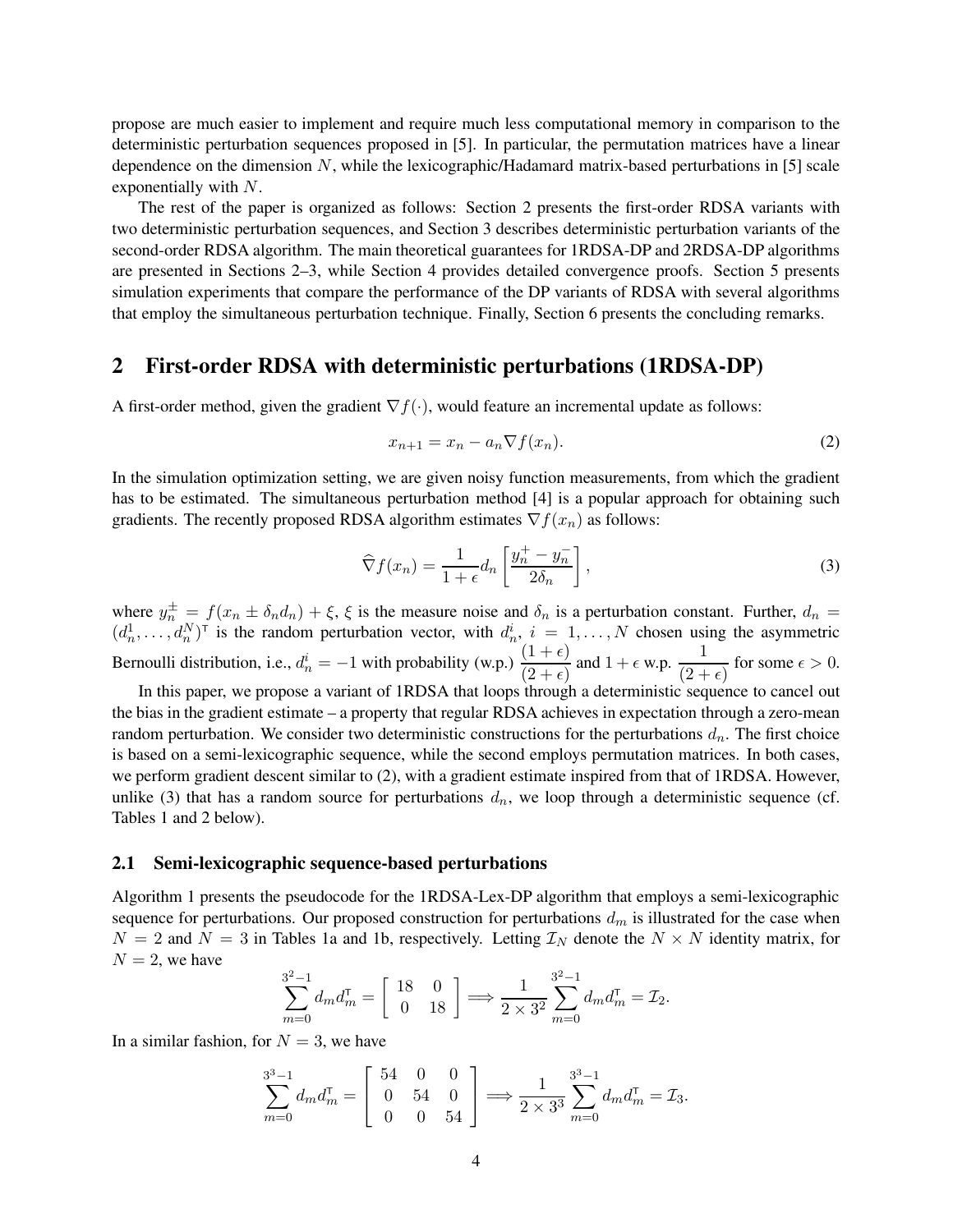Table 1: Illustration of the deterministic perturbation sequence construction for two-dimensional and threedimensional settings.

| (a) Case $N = 2$       |                |                |  |  |  |
|------------------------|----------------|----------------|--|--|--|
| Inner loop counter $m$ | $D_2^1$        | $D_2^2$        |  |  |  |
| 0                      | 1              | 1              |  |  |  |
| 1                      | 1              |                |  |  |  |
| $\overline{2}$         | 1              | $\overline{2}$ |  |  |  |
| 3                      | 1              |                |  |  |  |
| $\overline{4}$         | 1              |                |  |  |  |
| $\overline{5}$         | $^{-1}$        | $\overline{2}$ |  |  |  |
| 6                      | $\sqrt{2}$     |                |  |  |  |
| 7                      | $\overline{2}$ |                |  |  |  |
| 8                      | $\overline{2}$ | $\overline{2}$ |  |  |  |

(b) Case  $N = 3$ 

| Inner loop<br>counter $m$ | $D_3^1$ | $D_3^2$        | $D_3^3$         | Inner loop<br>counter $m$ | $D_3^1$ | $D_3^2$                  | $D_3^3$        | Inner loop<br>counter $m$ | $D_3^1$        | $D_3^2$                  | $D_3^3$                  |
|---------------------------|---------|----------------|-----------------|---------------------------|---------|--------------------------|----------------|---------------------------|----------------|--------------------------|--------------------------|
| $\theta$                  |         |                | $\qquad \qquad$ | 9                         |         | $\overline{\phantom{0}}$ | $-1$           | 18                        | $\overline{2}$ |                          |                          |
|                           |         | $-1$           | $-1$            | 10                        | $-1$    | $-1$                     |                | 19                        | $\overline{2}$ |                          |                          |
|                           | $-1$    | $-1$           | 2               | 11                        | $-1$    | $-1$                     | $\overline{2}$ | 20                        | $\overline{2}$ | $\overline{\phantom{m}}$ | $\overline{2}$           |
| 3                         | — 1     | $-1$           | — 1             | 12                        | $-1$    | $-1$                     | $-1$           | 21                        | $\overline{2}$ | $-1$                     | $\overline{\phantom{0}}$ |
| 4                         | — 1     | $-1$           | $-1$            | 13                        | $-1$    | $-1$                     | — I            | 22                        | $\overline{2}$ | $-1$                     |                          |
| 5                         |         | $-1$           | 2               | 14                        | $^{-1}$ | $-1$                     | $\overline{2}$ | 23                        | $\overline{2}$ |                          | $\overline{2}$           |
| 6                         | $-1$    | $\overline{2}$ | $-1$            | 15                        | $^{-1}$ | $\overline{2}$           | $-1$           | 24                        | $\overline{2}$ | 2                        |                          |
|                           |         | $\overline{2}$ | — 1             | 16                        | $-1$    | $\overline{2}$           | $-1$           | 25                        | $\overline{2}$ | $\overline{2}$           |                          |
|                           |         | $\overline{2}$ | $\overline{2}$  | 17                        | $-1$    | $\overline{2}$           | $\overline{2}$ | 26                        | $\overline{2}$ | $\overline{2}$           | 2                        |

For any N, we require that  $\frac{1}{2\times 3^N}$  $\sum_{n=1}^{3^N-1}$  $\sum_{m=0} d_m d_m^{\mathsf{T}} = \mathcal{I}_N$  to ensure that the gradient estimate  $\widehat{\nabla} f(x_n)$  (see (5) in Algorithm 1 is asymptotically unbiased. The crucial ingredient in the asymptotic-unbiasedness proof, presented later in Lemma 2, is the following step that uses suitable Taylor's series expansions:

$$
d_m\left[\frac{f(x_n + \delta_n d_m) - f(x_n - \delta_n d_m)}{2\delta_n}\right] = d_m d_m^{\mathsf{T}} \nabla f(x_n) + O(\delta_n^2).
$$

Hence, if the product  $d_m d_m^{\dagger}$  sums to identity over a loop, then  $\hat{\nabla} f(x_n)$  would be asymptotically unbiased.

We now present the deterministic perturbation sequence for a general N. Set  $D_1^1 =$  $\sqrt{ }$  $\overline{1}$ −1 −1 2 ן | and apply

the following recursion  $N-1$  times to obtain  $D_N^i$ :

$$
D_{k+1}^{i} = \begin{bmatrix} D_k^{i-1} \\ D_k^{i-1} \\ D_k^{i-1} \end{bmatrix}, \quad i = 2, \dots, k+1.
$$
 (4)

The deterministic perturbation sequence loops through the rows in the matrix, say  $D_N$ , with columns  $D_N^i$ . Notice that each column  $D_N^i$ ,  $i = 1, ..., N$  in  $D_N$  is of length  $3^N$ . Further, in the first column of  $D_N$ , the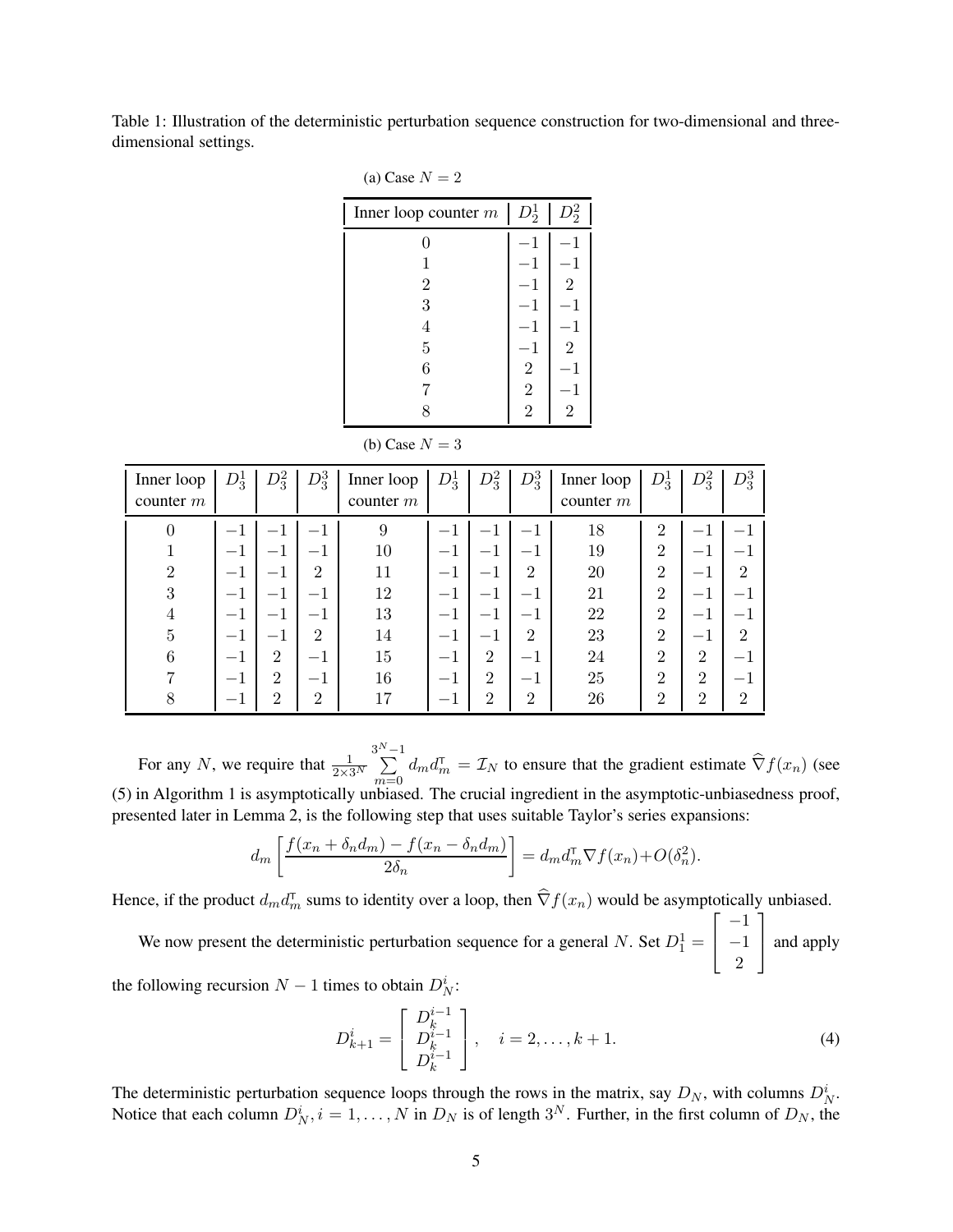first 2 × 3<sup>k</sup> elements are −1 and the remaining 3<sup>k</sup> elements are 2. On the other hand, the columns 2 through N in  $D_N$  are obtained from  $D_{N-1}^1, \ldots, D_{N-1}^{N-1}$ , respectively by concatenating the  $D_{N-1}^i$  columns thrice.

## Algorithm 1 1RDSA-Lex-DP

Return  $x_n$ .

**Input:** initial parameter  $x_0 \in \mathbb{R}^N$ , perturbation constants  $\delta_n > 0$ , step-sizes  $a_n$ , deterministic perturbations  $\{d_0, \ldots, d_{3N-1}\}.$ for  $n = 0, 1, 2, \ldots$  do  $\triangleright$  *Fix*  $x_n$  *and loop through the rows of matrix*  $D_N$  *for perturbations*  $d_m$ . for  $m = 0, 1, 2, \ldots, 3^N - 1$  do Obtain function values  $y_m^+ = f(x_n + \delta_{n3^N+m}d_m) + \xi$  and  $y_m^- = f(x_n - \delta_{n3^N+m}d_m) + \xi$ , where  $\xi$  is the measure noise. Set  $g_m = d_m$  $\int y_m^+ - y_m^ 2\delta_{n3^N+m}$ 1 . end for Gradient estimate:  $\widehat{\nabla} f(x_n) = \frac{1}{2 \times 3^N}$  $\sum^{3^N-1}$  $m=0$  $g_m.$  (5) Parameter update:  $x_{n+1} = x_n - a_n \widehat{\nabla} f(x_n).$  (6) end for

# 2.2 Permutation matrix-based perturbations

While the semi-lexicographic sequence-based perturbations result in a gradient estimate that is asymptotically unbiased, the inner loop for the perturbations becomes exponentially longer as a function of the dimension N. This exponential dependence on N is problematic, because the descent in parameter  $x_n$  occurs at the end of the inner loop (see Algorithm 1), and hence, a long inner loop would imply slow updates (and slow convergence) to  $x_n$ .

In this section, we propose an efficient alternative to the semi-lexicographic deterministic sequence; the approach is based on permutation matrices. A permutation matrix is a matrix whose rows are the rows of an identity matrix in some order. For instance, the permutation matrices in two dimension are

$$
\left[\begin{array}{cc} 1 & 0 \\ 0 & 1 \end{array}\right]
$$
 and 
$$
\left[\begin{array}{cc} 0 & 1 \\ 1 & 0 \end{array}\right].
$$

In three dimensions, there are 6 permutation matrices. In general, there are  $N!$  permutation matrices in dimension N.

In the case of permutation matrix-based deterministic perturbations, the overall algorithm follows the template provided in Algorithm 1, except that the perturbations are generated using a permutation matrix in N-dimensions, the inner loop for m runs from 0 to  $N-1$  and the gradient estimate in (5) is replaced by

$$
\widehat{\nabla} f(x_n) = \sum_{m=0}^{N-1} g_m.
$$
\n(7)

Table 2 illustrates the perturbations  $d_m$  used in Algorithm 1, for  $N = 2$  and  $N = 3$ . In a nutshell, the sequence shown in Table 2 loops through the rows of the identity matrix in some order.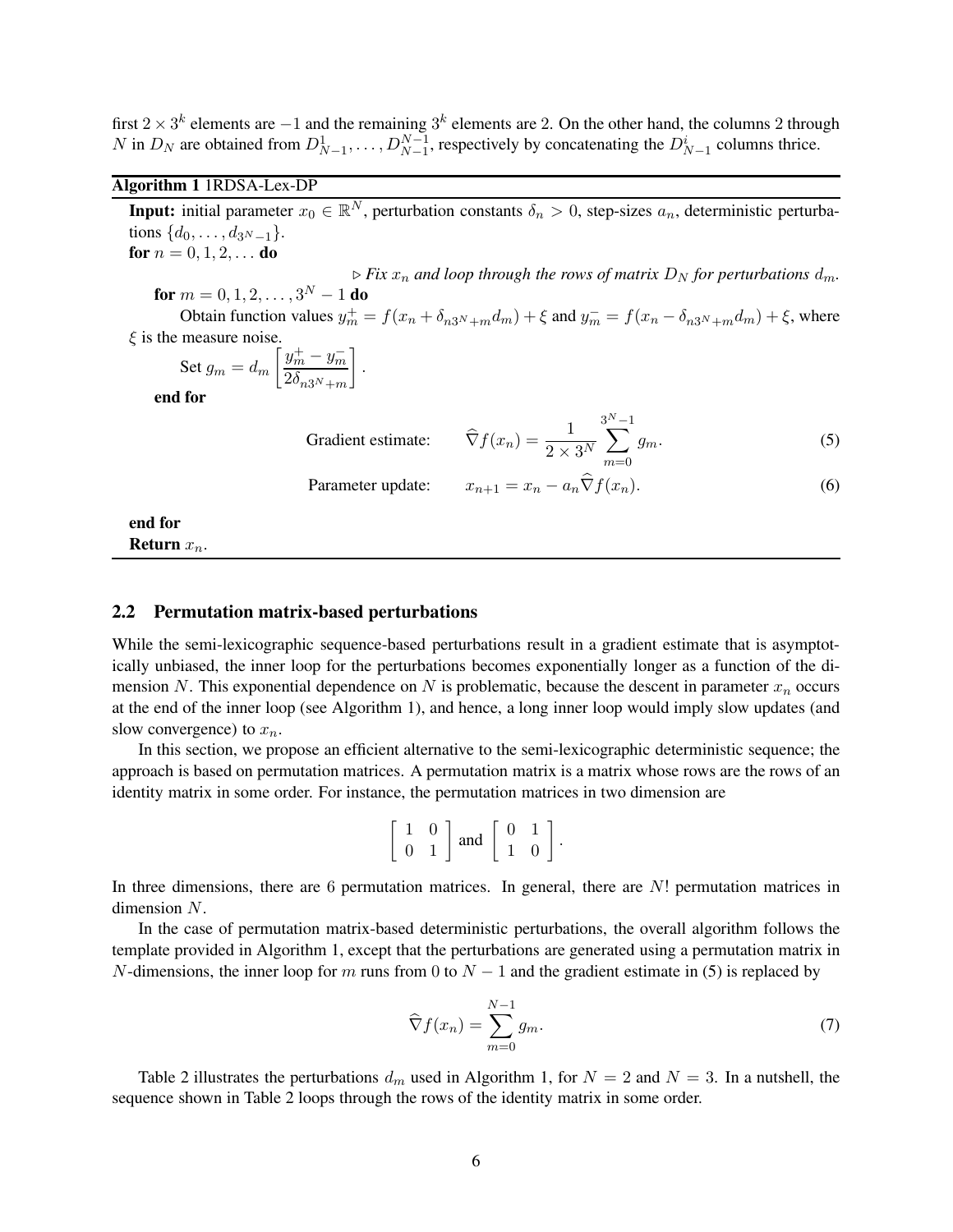Table 2: Illustration of the permutation matrix-based deterministic perturbation sequence construction for two-dimensional and three-dimensional settings.

| (a) Case $N = 2$          |                 |  | (b) Case $N = 3$ |                                                              |  |  |  |
|---------------------------|-----------------|--|------------------|--------------------------------------------------------------|--|--|--|
| Inner loop<br>counter $m$ | $D_2^1$ $D_2^2$ |  |                  | Inner loop $\mid D_3^1 \mid D_3^2 \mid D_3^3$<br>counter $m$ |  |  |  |
|                           |                 |  |                  |                                                              |  |  |  |
|                           |                 |  |                  |                                                              |  |  |  |

Remark 1. *The classic Kiefer-Wolfowitz (K-W) algorithm [17] obtains* 2N *function samples per iteration,*  $corresponding$  to parameters  $x_n \pm \delta_n e_i$ ,  $i = 1, \ldots, N$  and updates the parameter as follows:

$$
x_{n+1}^i = x_n^i - a_n \left( \frac{y_n^{i+} - y_n^{i-}}{2\delta_n} \right),
$$

*where*  $y_n^{i\pm} = f(x_n \pm \delta_n e_i)$ ,  $i = 1, ..., N$ .

*The 1RDSA-Perm-DP algorithm that we propose resembles K-W in the sense that the inner loop obtains*  $2N$  samples before updating the parameter  $x_n$ . However, the gradient estimate features a product with the *perturbation vector*  $d_m$  *and this is unlike K-W, where the individual coordinates are independently updated.* 

#### 2.3 Main results

Let  $D_N^1, \ldots, D_N^N$  denote the N columns of the semi-lexicographic perturbation variables. Consider the matrix

$$
M_N = \left[ \begin{array}{cccc} (D_N^1)^{\mathsf{T}} D_N^1 & (D_N^1)^{\mathsf{T}} D_N^2 & \ldots & (D_N^1)^{\mathsf{T}} D_N^N \\ (D_N^2)^{\mathsf{T}} D_N^1 & (D_N^2)^{\mathsf{T}} D_N^2 & \ldots & (D_N^2)^{\mathsf{T}} D_N^N \\ \vdots & \vdots & & \vdots \\ (D_N^N)^{\mathsf{T}} D_N^1 & (D_N^N)^{\mathsf{T}} D_N^2 & \ldots & (D_N^N)^{\mathsf{T}} D_N^N \end{array} \right]
$$

**Lemma 1.** For IRDSA-Lex-DP  $M_N = 2 \times 3^N \mathcal{I}_N$ , and for IRDSA-Perm-DP  $M_N = \mathcal{I}_N$ .

*Proof.* See Section 4.1.1.

Before providing the convergence claims for 1RDSA-DP with either perturbation choice, we outline the necessary assumptions below.

- (A1)  $f : \mathbb{R}^N \to \mathbb{R}$  is three-times continuously differentiable<sup>1</sup> with  $\left|\nabla^3_{i_1i_2i_3}f(x_n)\right| < \alpha_0 < \infty$ , for  $i_1, i_2, i_3 = 1, \ldots, N$  and for all n.
- (A2)  $\{\xi_m^+, \xi_m^-, m = 0, \dots, P, n = 1, 2, \dots\}$  satisfy  $\mathbb{E} [\xi_m^+ \xi_m^- | \mathcal{F}_n] = 0$ , where  $P = 3^N 1$  for semilexicographic 1RDSA-DP and  $P = N - 1$  for permutation matrix-based 1RDSA-DP.
- (A3) For some  $\alpha_0, \alpha_1 > 0$  and for all  $m, n, \mathbb{E} |\xi_m^{\pm}|^2 \leq \alpha_0, \mathbb{E} |f(x_n \pm \delta d_m)|^2 \leq \alpha_1$  for any  $\delta > 0$  and  $d_m$ ,  $m=0,\ldots,P.$

<sup>1</sup>Here  $\nabla^3 f(x) = \frac{\partial^3 f(x)}{\partial x \, \partial x \, \partial x}$  $\frac{\partial^2 f(x)}{\partial x^T \partial x^T \partial x^T}$  denotes the third derivative of f at x and  $\nabla_{i_1 i_2 i_3}^3 f(x)$  denotes the  $(i_1 i_2 i_3)$ th entry of  $\nabla^3 f(x)$ , for  $i_1, i_2, i_3 = 1, \ldots, N$ .

 $\Box$ 

.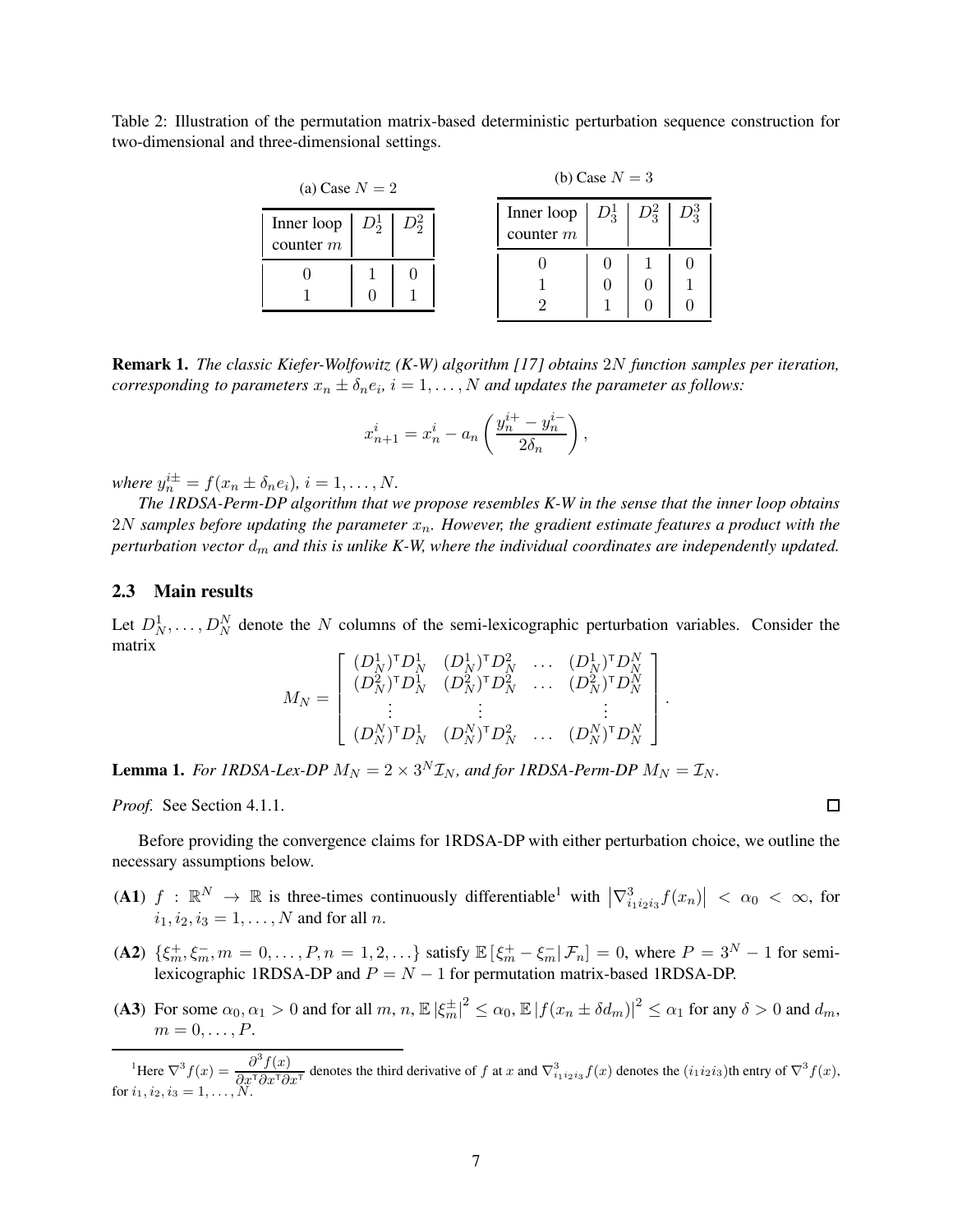(A4) The step-sizes  $a_n$  and perturbation constants  $\delta_n$  are positive, for all n and satisfy

$$
a_n, \delta_n \to 0
$$
 as  $n \to \infty$ ,  $\sum_n a_n = \infty$  and  $\sum_n \left(\frac{a_n}{\delta_n}\right)^2 < \infty$ .

(A5)  $\sup_n ||x_n|| < \infty$  w.p. 1.

The assumptions above are common to the analysis of simultaneous perturbation methods, and can be found, for instance, in the context of 1SPSA [26] – see also [4] for the analysis of other simultaneous perturbation schemes that employ similar assumptions. The first two are necessary to establish asymptotic unbiasedness of the 1RDSA-DP gradient estimate through a Taylor series expansion facilitated by (A1), while ignoring the noise owing to (A2). The third and fourth assumptions are necessary to ignore the effects of noise on the convergence behavior of  $x_n$ . The final assumption requiring boundedness of the iterates  $x_n$  can be ensured by constraining the iterates  $x_n$  to evolve in a certain compact region and projecting them back each time they go out of the region, see [18] (Chapter 5). If the projected region contains the optima, then the stochastic gradient algorithms (RDSA or SPSA) would converge to this point, and in the complementary case, the algorithm would get stuck on the boundary of the projection region. In the literature, there also exist approaches to overcome the latter case, by either growing the projection region [6], or performing sparse projections [9] (i.e., at time instants that grow exponentially to infinity, while not projecting the iterates at the remaining time instants).

#### Lemma 2. *(Asymptotic unbiasedness of 1RDSA-DP gradient estimate) Under (A1)-(A5),*

*(i)* for  $\widehat{\nabla} f(x_n)$  *defined according to* (5)*, we have a.s. that*<sup>2</sup>

$$
\left| \mathbb{E}\left[\left|\widehat{\nabla}_i f(x_n)\right| \mathcal{F}_n\right] - \nabla_i f(x_n) \right| = C_0 \delta_{n3^N}^2,
$$

for 
$$
i = 1, ..., N
$$
, where  $C_0 = \alpha_0 N^3 3^{N-1}$  and  $\mathcal{F}_n = \sigma(x_k, k \le n)$ ,  $n \ge 1$ .

*(ii)* for  $\hat{\nabla} f(x_n)$  *defined according to* (7)*, we have a.s. that* 

$$
\left| \mathbb{E}\left[\left|\widehat{\nabla}_i f(x_n)\right| \mathcal{F}_n\right] - \nabla_i f(x_n) \right| = C_0 \delta_{nN}^2,
$$
\n(8)

for 
$$
i = 1, ..., N
$$
, where  $C_0 = \alpha_0 N^3 / 6$ .

*Proof.* See Section 4.1.2.

The advantage of the permutation matrix approach is that the dependence on the dimension  $N$  is linear, whereas the semi-lexicographic sequence has an exponential dependence on N.

We now have an asymptotic convergence claim for  $x_n$  updated according to (6); the claim is verbatim from Theorem 2 of [19].

**Theorem 3.** *(Strong Convergence)* Let  $x^*$  be an asymptotically stable equilibrium of the following ordi*nary differential equation (ODE):*  $\dot{x}_t = -\nabla f(x_t)$ , *with domain of attraction*  $D(x^*)$ , *i.e.*,  $D(x^*) = \{x_0 \mid$  $\lim_{t\to\infty}x(t\mid x_0)=x^*$ , where  $x(t\mid x_0)$  is the solution to the ODE with initial condition  $x_0$ . Assume (A1)-(A5), and also that there exists a compact subset  $\mathcal D$  of  $D(x^*)$  such that  $x_n\in\mathcal D$  infinitely often. Let  $x_n$ *be governed by* (6), with the gradient estimate  $\hat{\nabla}f(x_n)$  defined either according to (5) or (7). Then,

$$
x_n \to x^* \text{ a.s. as } n \to \infty.
$$

<sup>&</sup>lt;sup>2</sup>Here  $\widehat{\nabla}_i f(x_n)$  and  $\nabla_i f(x_n)$  denote the *i*th coordinates in the gradient estimate  $\widehat{\nabla} f(x_n)$  and true gradient  $\nabla f(x_n)$ , respectively.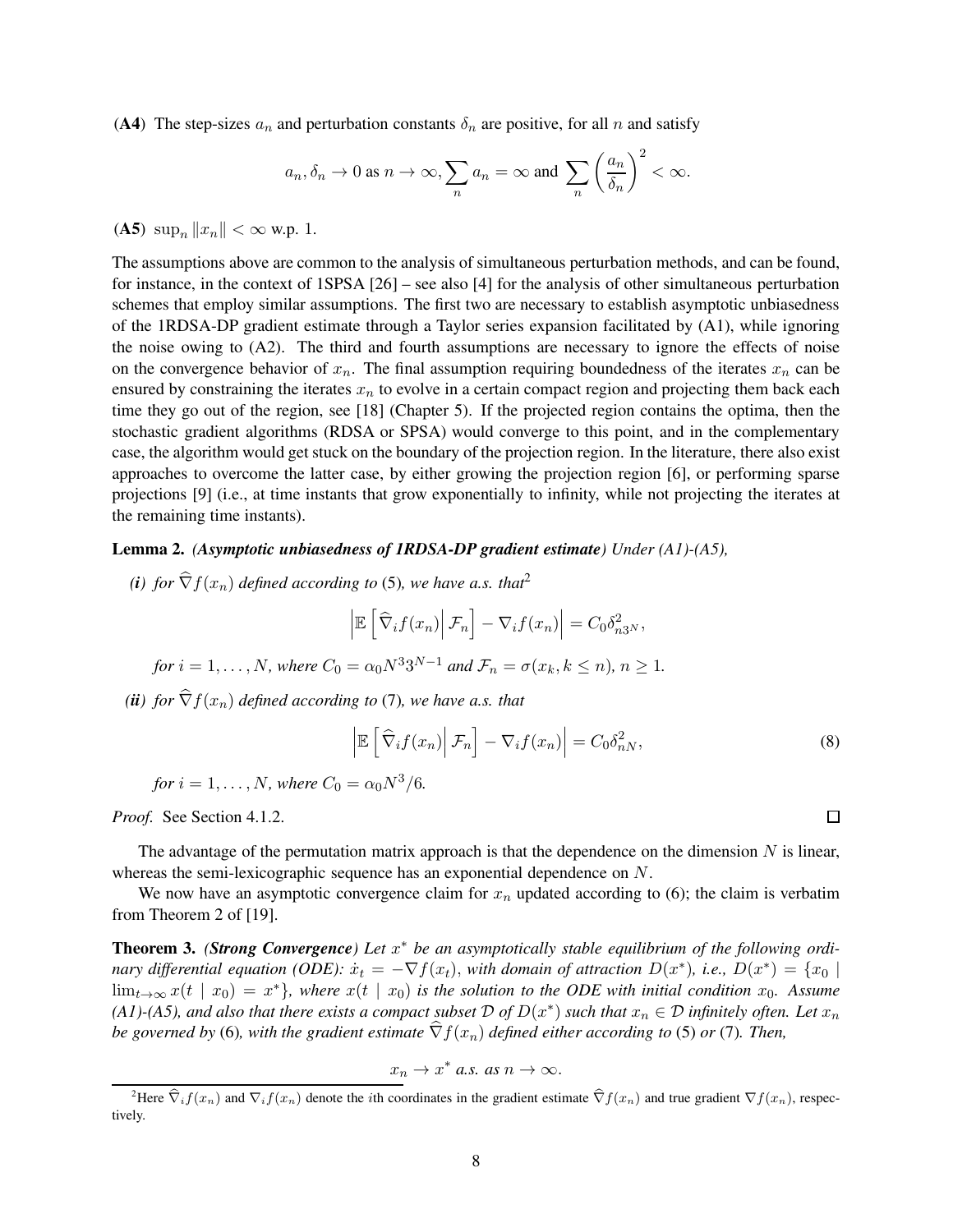*Proof.* See Section 4.1.3.

 $\Box$ 

For the special case when the objective  $f$  is strongly-convex, we present a non-asymptotic bound for 1RDSA-DP with permutation matrix-based perturbations. More precisely, we assume the objective function f satisfies the following assumption:

 $(A1')$  For any  $x, x'$ , we have

$$
(\nabla f(x) - \nabla f(x'))^{\mathsf{T}}(x - x') \ge \mu \|x - x'\|_2^2,
$$

for some  $\mu > 0$ .

Theorem 4. *Under (A1') and (A2)-(A5), we have,*

$$
\mathbb{E} \|x_{n+1} - x^*\|_2 \leq \underbrace{\sqrt{2} \exp(-\mu \Gamma_n) \|x_0 - x^*\|_2}_{\text{initial error}} + \left( \underbrace{3 \sum_{k=1}^n a_k^2 \exp(-2\mu (\Gamma_n - \Gamma_k)) C_0^2 \delta_k^4}_{\text{bias error}} + 2 \underbrace{\sum_{k=1}^n a_k^2 \exp(-2\mu (\Gamma_n - \Gamma_k)) C_1 \delta_k^{-2}}_{\text{sampling error}} \right)^{\frac{1}{2}}, \quad (9)
$$

where  $x^*$  is the global minimizer of  $f$ ,  $\Gamma_k := \sum_{i=1}^k a_i$ ,  $C_0$  is as defined in Lemma 2, and  $C_1 = \alpha_1 N/2$ . *Proof.* See Section 4.1.4.

The initial error depends on the starting point  $x<sub>0</sub>$  of the algorithm. The sampling error relates to a martingale difference sequence, which arises due to the fact that only noisy measurements of the objective function are available. The bias error arises out of the need to estimate gradients from function measurements and quantifies the error in gradient estimation. The initial and sampling error components are common to classic stochastic convex optimization settings, while the bias error is specific to the simulation optimization framework, i.e., a setting where gradients are not directly available and have to be estimated from noisy function measurements.

Now we specialize the result above by choosing the step-size  $a_n$  and perturbation constant  $\delta_n$  to obtain an order  $O\left(\frac{1}{\sqrt{2}}\right)$ n bound in expectation on the optimization error of the algorithm.

**Theorem 5.** Let  $a_k = c/k$  and  $\delta_k = \delta_0/k^{\delta}$ . Then under (A1'), (A2) and (A3),

$$
\mathbb{E} \|x_n - x^*\|_2 \le \frac{\sqrt{2} \|x_0 - x^*\|_2}{n^{\mu c}} + \frac{\sqrt{3}cC_0\delta_0^2}{\sqrt{2\mu c - 4\delta - 1}} n^{-\frac{(1+4\delta)}{2}} + \frac{\sqrt{3C_1}c}{\delta_0\sqrt{2\mu c + 2\delta - 1}} n^{\delta - \frac{1}{2}}.
$$

*Proof.* See Section 4.2.

Choosing  $\delta = 0$ , one can recover the optimal rate of the order  $O(n^{-1/2})$  for simultaneous perturbation schemes. Further, choosing c such that  $\mu c > 1/2$ , it is easy to observe that the initial error is forgotten faster than the other error components. In contrast, for the more general case of non-convex objective  $f$ , the authors in [26, 7] are able to establish a rate of  $O(n^{-1/3})$  obtained from an asymptotic mean square error analysis using the second moment of the limiting normal distribution. More recently, for the case of convex (and not necessarily strongly-convex) objective f, an error of the order  $O(n^{-1/3})$  is unavoidable from an information-theoretic (or minimax) viewpoint – see [14] for further details.

 $\Box$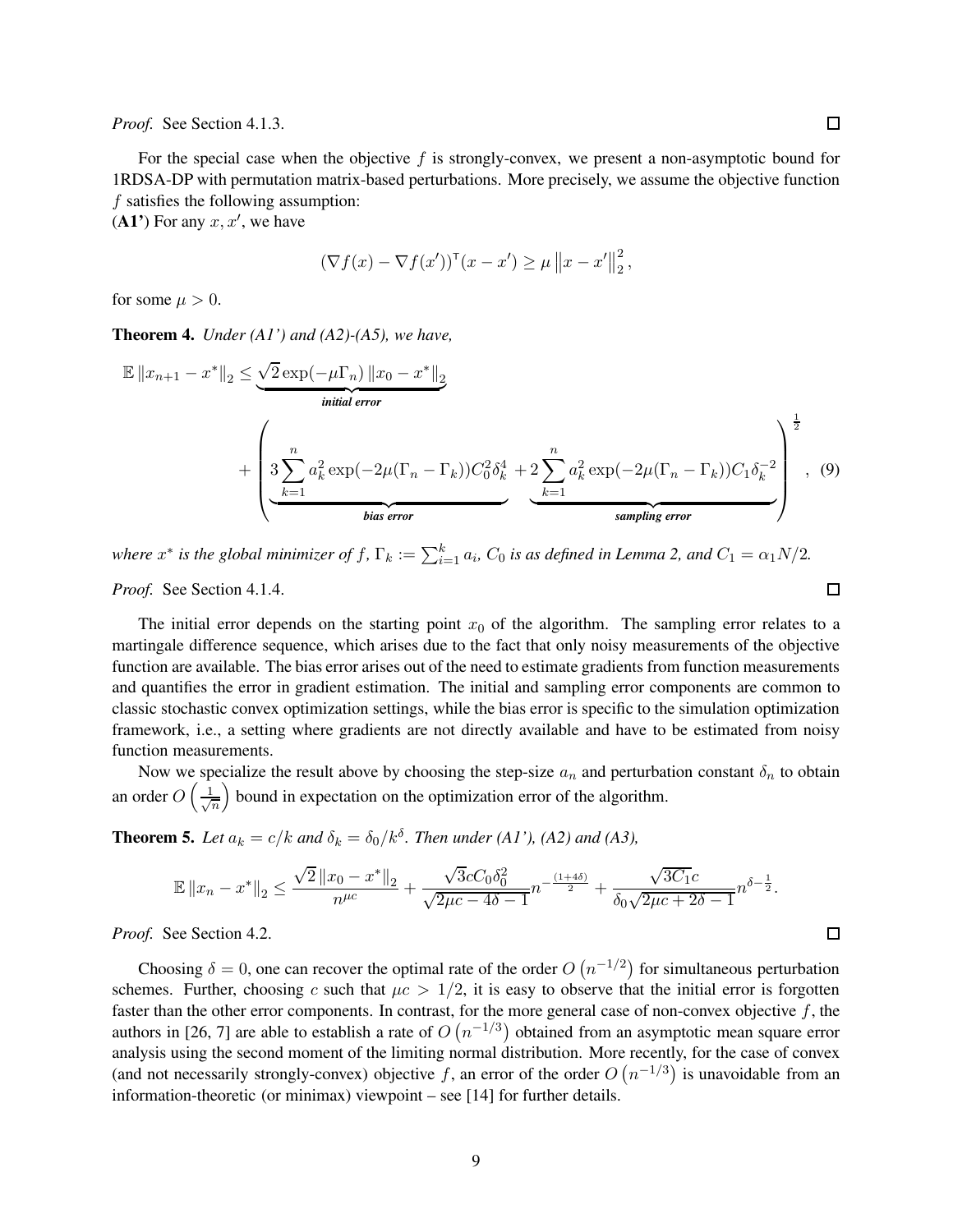# 3 Second-order RDSA with deterministic perturbations (2RDSA-DP)

Second-order methods provide many advantages over their first-order counterparts. The main benefit of second-order methods over first-order methods is that they converge at the optimum rate without requiring knowledge of minimum eigenvalue of  $\nabla^2 f(x^*)$ . Other benefits include (i) faster convergence in the final phase, i.e., when the iterate is close to the optima as second-order methods minimize a quadratic model of f and (ii) scale-invariance, i.e., second-order methods adjust automatically to the scale of the parameter and hence, the update rule is unaffected. On the flip side, second-order schemes require estimating the Hessian in addition to the gradient of f and have a higher per-iteration cost due to matrix inversion.

Using the two deterministic sequences, i.e., semi-lexicographic and permutation matrix-based choices, presented in the previous section, we provide two variants of the 2RDSA algorithm proposed in [19].

#### 3.1 Semi-lexicographic sequence-based perturbations

The reason such deterministic choices for perturbations work in the context of 2RDSA can be seen as follows: Using suitable Taylor's series expansions (see Lemma 6 below), we have

$$
\mathbb{E}[\hat{H}_n \mid \mathcal{F}_n] = \frac{1}{2 \times 3^N} \sum_{m=0}^{3^N - 1} \left( M_m \sum_{i=1}^N (d_m^i)^2 \nabla_{ii}^2 f(x_n) + 2 \sum_{i=1}^{N-1} \sum_{j=i+1}^N d_m^i d_m^j \nabla_{ij}^2 f(x_n) + O(\delta_n^2) \right). \tag{10}
$$

From Lemma 1, it can be seen that

$$
\frac{1}{2 \times 3^{N}} \sum_{m=0}^{3^{N}-1} \sum_{i=1}^{N} (d_{m}^{i})^{2} = 1, \text{ and } \sum_{m=0}^{3^{N}-1} \sum_{i=1}^{N-1} \sum_{j=i+1}^{N} d_{m}^{i} d_{m}^{j} = 0.
$$

The above equality can be directly verified for the case when  $N = 2$  and  $N = 3$  using Table 1.

Plugging the fact above into (10) followed by a tedious calculation (see Lemma 6 below), we obtain

$$
\mathbb{E}[\widehat{H}_n(i,j) | \mathcal{F}_n] = \nabla_{ij}^2 f(x_n) + O(\delta_{n3^N}^2).
$$

Remark 2. *(Jacobi variant) If the Hessian is known to be in a diagonal form, i.e., if the requirement is for* an algorithm to estimate  $\nabla_{ii}^2 f(\cdot)$ , then the estimate of Algorithm 2 can be replaced by the following:

$$
\widehat{H}_n = \frac{1}{2 \times 3^N} \sum_{m=0}^{3^N - 1} \widetilde{H}_m,
$$

*with the inner-loop Hessian estimate given by*

$$
\tilde{H}_m = \left[ \frac{y_m^+ + y_m^- - 2y_n}{\delta_{n3^N + m}^2} \right].
$$

*Notice that, unlike Algorithm 2, the scheme above (the so-called Jacobi variant of stochastic Newton algorithms - cf. [1]) can estimate the diagonal entries of the Hessian, and, more importantly, cannot estimate the off-diagonal entries of the Hessian, as the off-diagonal perturbation terms of interest zero out over the*  $\emph{inner loop}, i.e., \sum_{i=1}^{3^{N}-1}$  $m=0$  $\sum_{n=1}^{N-1}$  $\frac{i=1}{i}$  $\sum_{i=1}^{N}$  $_{j=i+1}$  $d_m^i d_m^j = 0.$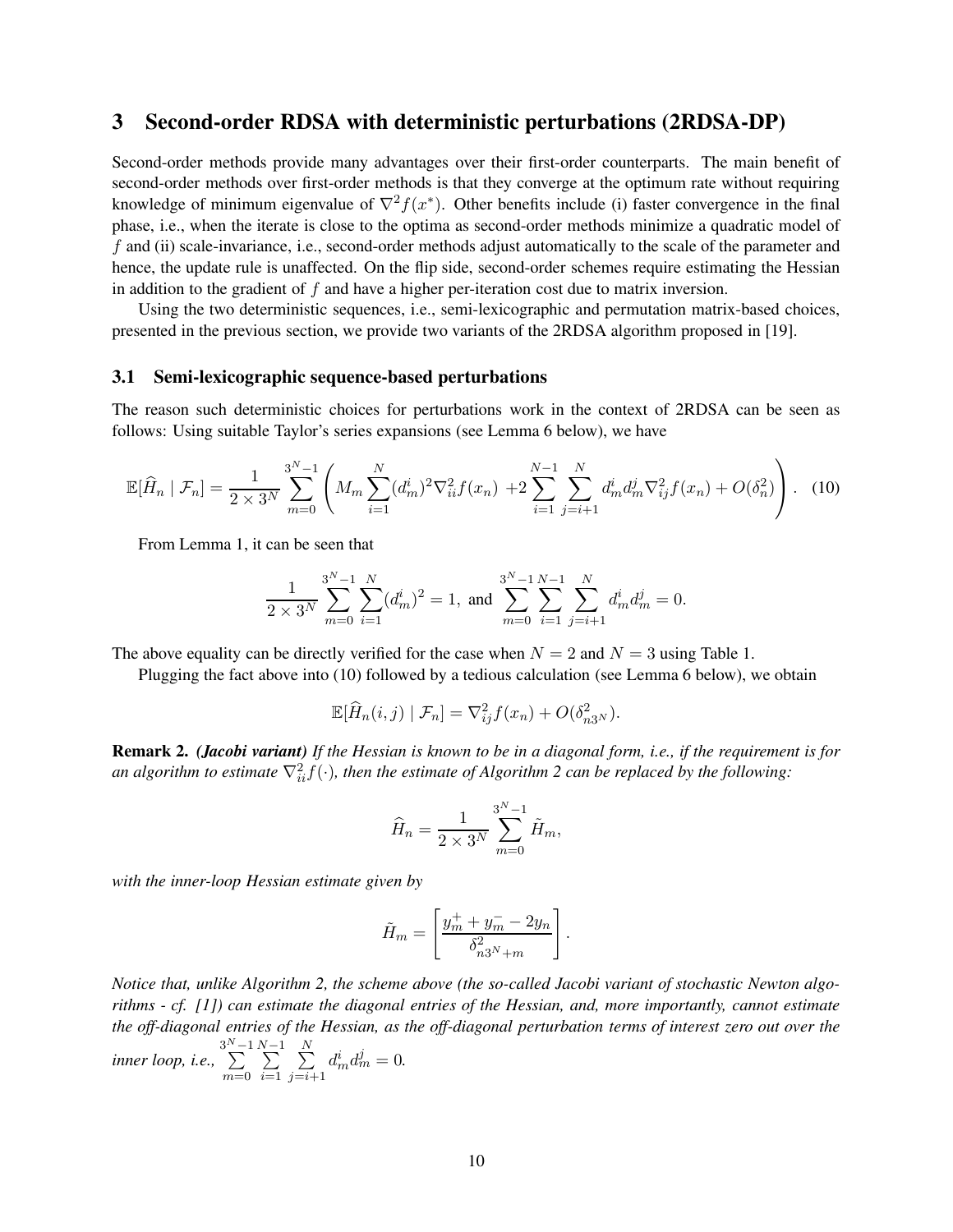### Algorithm 2 2RDSA-Lex-DP

**Input:** initial parameter  $x_0 \in \mathbb{R}^N$ , perturbation constants  $\delta_n > 0$ , step-sizes  $\{a_n, b_n\}$ , matrix projection operator  $\Upsilon$ . The deterministic perturbation  $\{d_m\}$  sequence is chosen in the same manner as in 1RDSA-DP.

### for  $n = 0, 1, 2, ...$  do

Obtain function value  $y_n = f(x_n) + \xi$ , where  $\xi$  is the measure noise.

 $\triangleright$  As in 1RDSA, fix  $x_n$  and loop through the rows of matrix  $D_N$  for perturbations  $d_m$ . for  $m = 0, 1, 2, \ldots, 3^N - 1$  do

Obtain function values  $y_m^+ = f(x_n + \delta_{n3^N+m}d_m) + \xi$  and  $y_m^- = f(x_n - \delta_{n3^N+m}d_m) + \xi$ , where  $\xi$  is the measure noise.

Set 
$$
g_m = d_m \left[ \frac{y_m^+ - y_m^-}{2 \delta_{n3^N + m}} \right],
$$
 (11)

Set 
$$
\tilde{H}_m = M_m \left[ \frac{y_m^+ + y_m^- - 2y_n}{\delta_{n3^N + m}^2} \right]
$$
, where  
\n
$$
\begin{bmatrix}\n\kappa \left( (d_m^1)^2 - 2 \times 3^N \right) & \cdots & d_m^1 d_m^N \\
d_m^2 d_m^1 & \cdots & d_m^2 d_m^N\n\end{bmatrix}
$$
\n(12)

$$
M_{m} = \begin{bmatrix} 1 & 0 & 0 & 0 \\ 0 & 0 & 0 & 0 \\ 0 & 0 & 0 & 0 \\ 0 & 0 & 0 & 0 \\ 0 & 0 & 0 & 0 \\ 0 & 0 & 0 & 0 \end{bmatrix},
$$
  
and 
$$
\kappa = \left(\frac{1}{2 \times 3^{N-1}} - 1\right)^{-1}.
$$

end for

Gradient estimate: 
$$
\widehat{\nabla} f(x_n) = \frac{1}{2 \times 3^N} \sum_{m=0}^{3^N - 1} g_m.
$$
 (13)

Hessian estimate: 
$$
\widehat{H}_n = \frac{1}{(2 \times 3^N)^2} \sum_{m=0}^{3^N - 1} \widetilde{H}_m.
$$
 (14)

Hessian update: 
$$
\overline{H}_n = (1 - b_n) \overline{H}_{n-1} + b_n \widehat{H}_n.
$$
 (15)

$$
\text{Parameter update:} \quad x_{n+1} = x_n - a_n \Upsilon(\overline{H}_n)^{-1} \widehat{\nabla} f(x_n). \tag{16}
$$

end for Return  $x_n$ .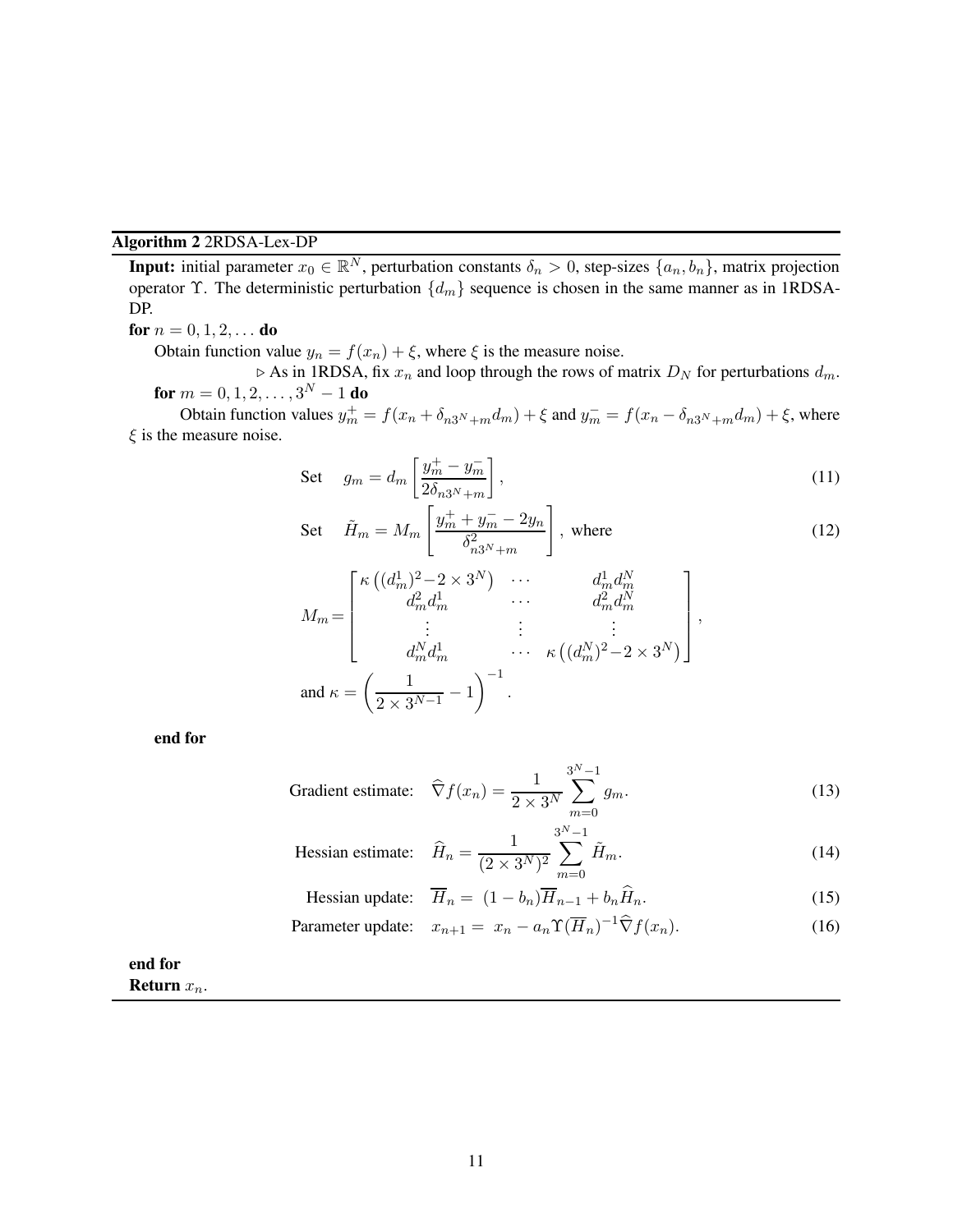#### 3.2 Permutation matrix-based perturbations

In the case of permutation matrix-based deterministic perturbations, it is not possible to estimate the offdiagonal entries of the Hessian. This is because  $\sum_{n=1}^{N-1}$  $m=0$  $d_m^i d_m^j = 0$ ,  $i \neq j$  for permutation matrix-based perturbations. While a similar property holds for semi-lexicographic perturbations as well, we could add correction factors through the  $M_m$  matrix (see Algorithm 2) to produce an estimate for all the entries in the Hessian matrix. A similar correction factor is not feasible for the case of permutation matrix-based perturbations, because each column of a permutation matrix contains only one positive  $(= 1)$  entry, while the rest are zero. In other words, in (10), the second term inside the brackets always sums to zero when the outside summation for m goes up to  $N-1$ , irrespective of the choice for  $M_m$ .

However, using a permutation matrix, it is possible to estimate the diagonal entries of the Hessian. In this case, the overall algorithm follows the template provided in Algorithm 2, except that the perturbations are generated using a permutation matrix in N-dimensions, the inner loop for m would run from 0 to  $N-1$ , and the gradient/Hessian estimates in Algorithm 2 are replaced by

Gradient estimate: 
$$
\widehat{\nabla} f(x_n) = \sum_{m=0}^{N-1} g_m,
$$
 (17)

Hessian estimate: 
$$
\widehat{H}_n = \sum_{m=0}^{N-1} \widetilde{H}_m,
$$
 (18)

.

where

$$
\tilde{H}_m = \left[ \frac{y_m^+ + y_m^- - 2y_n}{\delta_{nN+m}^2} \right]
$$

#### Alternative using two permutation matrices

Let  $D_N$  and  $\hat{D}_N$  be two N-dimensional permutation matrices that are not identical. Let  $y_m^+ = f(x_n +$  $\delta_n d_m + \delta_n \hat{d}_m + \xi$  and  $y_m^- = f(x_n - \delta_n \hat{d}_m - \delta_n \hat{d}_m) + \xi$  be function measurements, where  $\xi$  is the measure noise,  $d_m$  and  $\hat{d}_m$  are sourced from  $D_N$  and  $\hat{D}_N$ , respectively. In other words,  $d_m$  and  $\hat{d}_m$  would loop through the rows of  $D_N$  and  $D_N$ , respectively. Consider the following estimate for the Hessian, in place of (14):

Hessian estimate: 
$$
\hat{H}_n = \sum_{m=0}^{N-1} \tilde{H}_m,
$$
 (19)

.

where

$$
\tilde{H}_m = \left[ \frac{y_m^+ + y_m^- - 2y_n}{\delta_{nN+m}^2} \right]
$$

#### 3.3 Main results

The analysis of 2RDSA-DP is under assumptions that match those employed for studying the convergence behavior of regular second-order SPSA and RDSA algorithms (i.e., with random perturbations), and we list them below for the sake of completeness.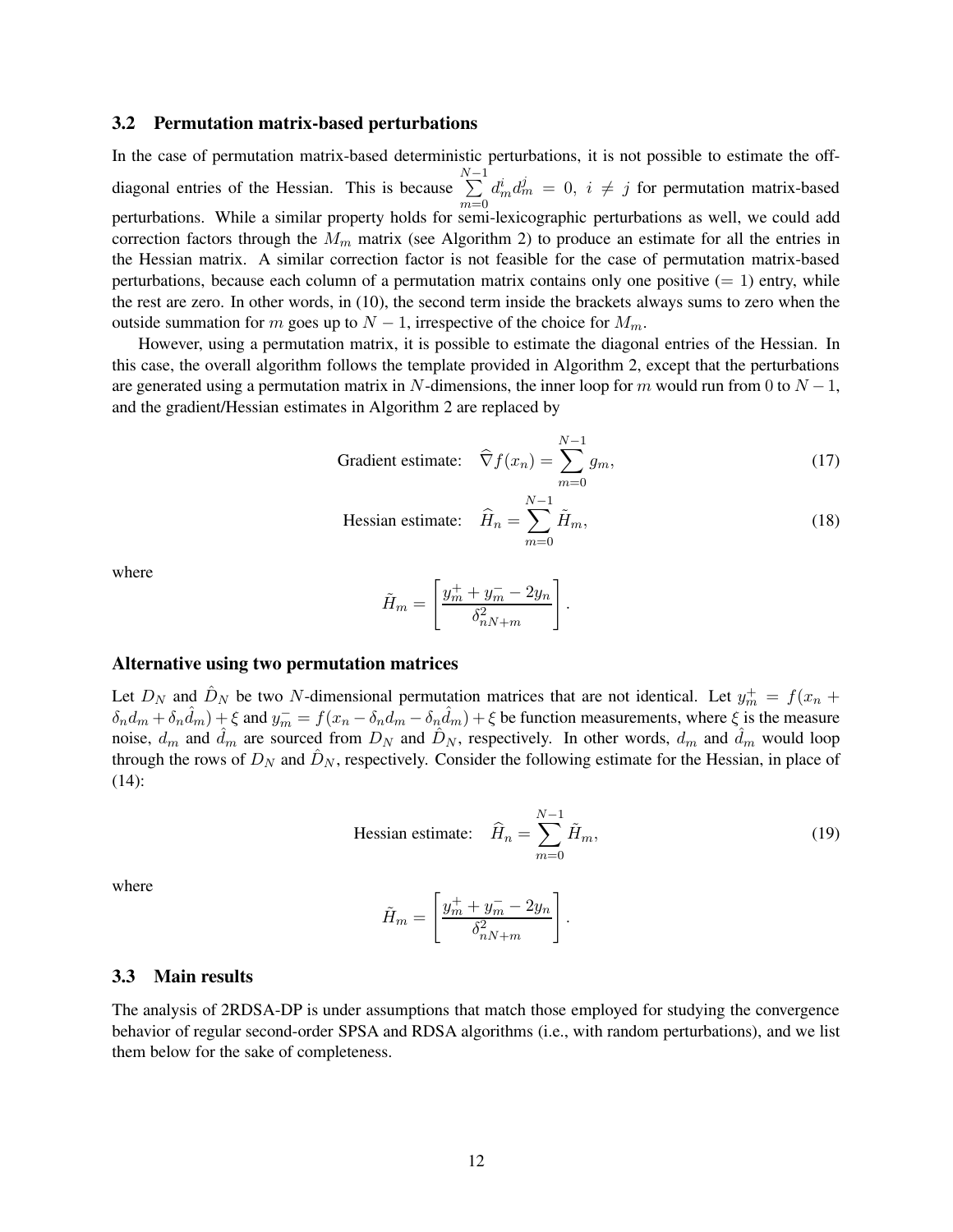- (C1) The function f is four-times differentiable<sup>3</sup> with  $\left|\nabla_{i_1i_2i_3i_4}^4f(x_n)\right| < \infty$ , for  $i_1, i_2, i_3, i_4 = 1, \ldots, N$ and for all n.
- (C2) For each n and all x, there exists a  $\rho > 0$  not dependent on n and x, such that  $(x x^*)^T \bar{f}_n(x) \ge$  $\rho ||x_n - x||$ , where  $\bar{f}_n(x) = \Upsilon(\overline{H}_n)^{-1} \nabla f(x)$ .
- (C3)  $\{\xi_m, \xi_m^+, \xi_m^-, m = 0, \dots, P, n = 1, 2, \dots\}$  satisfy  $\mathbb{E}[\xi_m^+ + \xi_m^- 2\xi_m | \mathcal{F}_n] = 0$ , where  $P = 3^N 1$ for semi-lexicographic 2RDSA-DP and  $P = N - 1$  for permutation matrix-based 2RDSA-DP.
- $(C4)$  Same as  $(A4)$ .
- (C5) For each  $i = 1, ..., N$  and any  $\rho > 0$ ,  $P(\{\bar{f}_{ni}(x_n) \ge 0 \text{ i.o}\} \cap {\{\bar{f}_{ni}(x_n) < 0 \text{ i.o}\}\mid \{|x_{ni} x_i^*| \ge 0 \text{ i.o}\}\}$  $\rho \quad \forall n \}) = 0.$
- (C6) The operator  $\Upsilon$  satisfies  $\delta_n^2 \Upsilon(H_n)^{-1} \to 0$  a.s. and  $E(||\Upsilon(H_n)^{-1}||^{2+\zeta}) \le \rho$  for some  $\zeta, \rho > 0$ .
- (C7) For any  $\varsigma > 0$  and nonempty  $S \subseteq \{1, ..., N\}$ , there exists a  $\rho'(\varsigma, S) > \varsigma$  such that

$$
\limsup_{n \to \infty} \left| \frac{\sum_{i \notin S} (x - x^*)_i \bar{f}_{ni}(x)}{\sum_{i \in S} (x - x^*)_i \bar{f}_{ni}(x)} \right| < 1 \text{ a.s.}
$$

for all  $|(x - x^*)_i| < \varsigma$  when  $i \notin S$  and  $|(x - x^*)_i| \ge \rho'(\varsigma, S)$  when  $i \in S$ .

- (C8) For some  $\alpha_0, \alpha_1 > 0$  and for all  $m, n, \mathbb{E} |\xi_m|^2 \leq \alpha_0$ ,  $\mathbb{E} |\xi_m^{\pm}|^2 \leq \alpha_0$ ,  $\mathbb{E} |f(x_n)|^2 \leq \alpha_1$  and  $\mathbb{E} |f(x_n \pm \xi_n)|^2$  $\delta d_m$ ) $|^2 \leq \alpha_1$ , for any  $\delta > 0$ .
- (C9)  $\sum_{n} \frac{1}{(n+1)^2 \delta_n^4} < \infty$ .

*Comments on assumptions (C1)-(C9)*: (C1) and (C2) are basic assumptions about the smoothness and steepness of the function  $f$ . (C1) holds if f is twice continuously differentiable with a bounded second derivative on  $\mathbb{R}^N$  and (C2) ensures the function f has enough curvature. (C3) and (C4) are common martingaledifference noise and step-sizes conditions and can be motivated in a similar manner as in the case of 1RDSA-DP (see Section II-C). (C5) says that if  $x_n$  is uniformly bounded away from  $x^*$ , then  $x_n$  cannot be bouncing around causing the change in signs of the normalized gradient elements an infinite number of times. (C6) can be ensured by having  $\Upsilon(A)$  defined as performing an eigen-decomposition of A followed by projecting the eigenvalues to the positive side by adding a large enough scalar. (C7) ensures that, after sufficiently large iterations, each element of  $f_n(x)$  tends to make a non-negligible contribution to products of the form  $(x - x^*)^T \bar{f}_n(x)$  (see C2). (C5) and (C7) are not necessary if the iterates are bounded, i.e.,  $\sup_n ||x_n|| < \infty$  a.s. Finally, (C8) and (C9) are necessary to ensure convergence of the Hessian recursion, in particular, to invoke a martingale convergence result (see Theorem 7 and the proof of [24, Theorem 2a]). For a more detailed interpretation of the above conditions, the reader is referred to Section III and Appendix B of [24].

The main claim that establishes the asymptotic unbiasedness of the Hessian estimate in the DP variants of 2RDSA that we propose is given below.

#### Lemma 6. *(Asymptotic unbiasedness of 2RDSA-DP Hessian estimate) Under (C1)-(C9),*

<sup>3</sup>Here  $\nabla^4 f(x) = \frac{\partial^4 f(x)}{\partial x \partial y}$  $\frac{\partial f(x)}{\partial x^T \partial x^T \partial x^T}$  denotes the fourth derivative of f at x and  $\nabla_{i_1 i_2 i_3 i_4}^4 f(x)$  denotes the  $(i_1 i_2 i_3 i_4)$ th entry of  $\nabla^4 f(x)$ , for  $i_1, i_2, i_3, i_4 = 1, \ldots, N$ .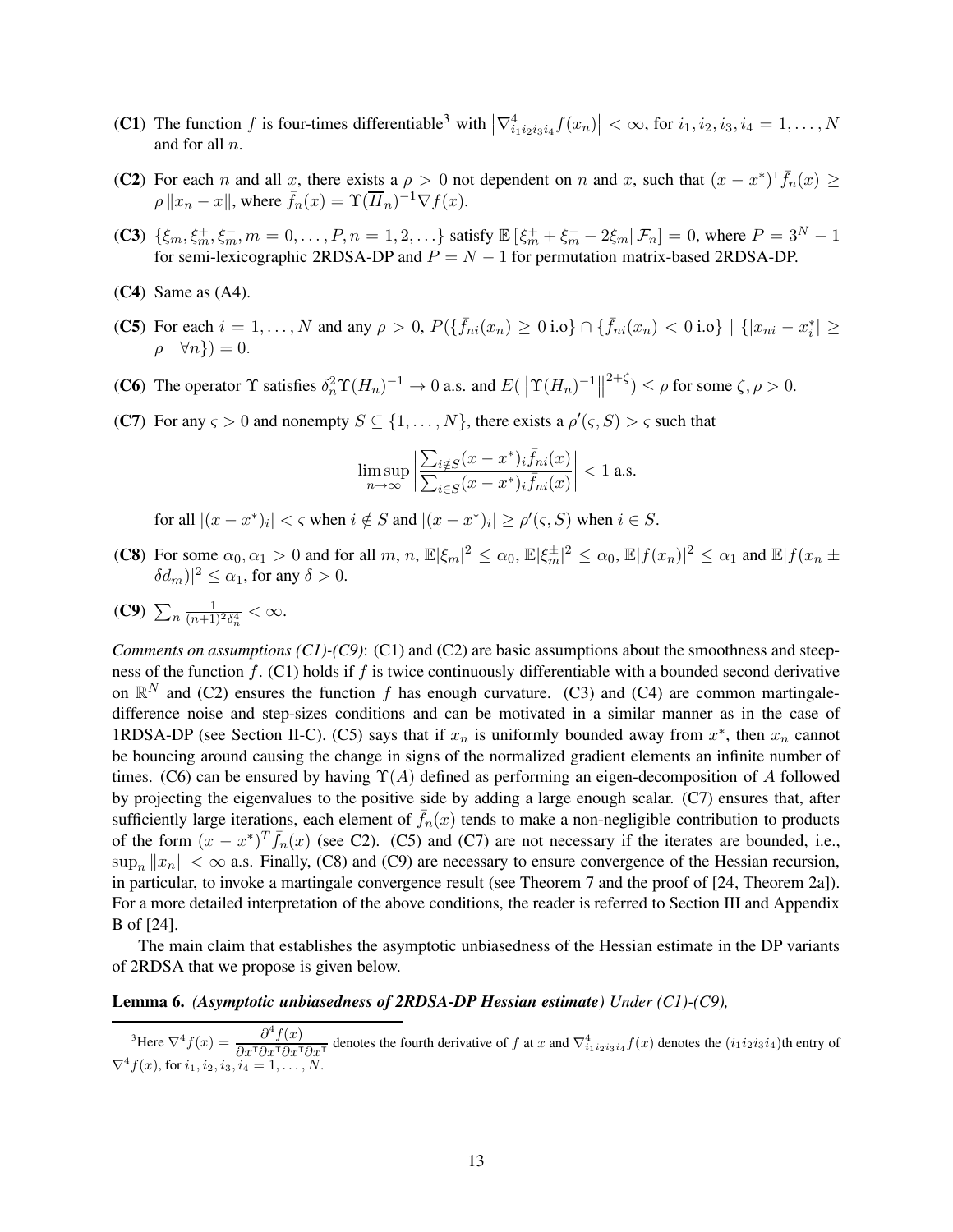(*i*) for  $\widehat{H}_n$  defined according to (14), we have a.s. that<sup>4</sup>, for  $i, j = 1, ..., N$ ,

$$
\left| \mathbb{E}\left[\widehat{H}_n(i,j) \middle| \mathcal{F}_n \right] - \nabla_{ij}^2 f(x_n) \right| = O(\delta_{n3^N}^2). \tag{20}
$$

*(ii)* for  $\widehat{H}_n$  defined according to (18), we have a.s. that

$$
\left| \mathbb{E}\left[\widehat{H}_n(i,i) \middle| \mathcal{F}_n \right] - \nabla_{ii}^2 f(x_n) \right| = O(\delta_{nN}^2),\tag{21}
$$

*for*  $i = 1, ..., N$ .

*Proof.* See Section 4.3.1.

Once we have the asymptotic unbiasedness for the 2RDSA-DP Hessian estimate, the convergence of the Hessian recursion is immediate and is given below for the sake of completeness.

**Theorem 7.** *(Strong Convergence)* Assume *(C1)-(C9). Then*  $x_n \to x^*$  *a.s.* as  $n \to \infty$ *, where*  $x_n$  *is given* by (16). For 2RDSA-Lex-DP  $\overline{H}_n \to \nabla^2 f(x^*)$  a.s. as  $n \to \infty$ , furthermore, if the true Hessian is diagonal, *then even for 2RDSA-Perm-DP*  $\overline{H}_n \to \nabla^2 f(x^*)$  *a.s. as*  $n \to \infty$ *, where*  $\overline{H}_n$  *is governed by* (15)*.* 

*Proof.* See Section 4.3.4.

We next present a convergence rate result for the special case of a quadratic objective function under the following additional assumptions, which have been used to establish a rate result for a variant of 2SPSA in [25]:

- (**C10**) *f* is quadratic and  $\nabla^2 f(x^*) > 0$ .
- **(C11)** The operator  $\Upsilon$  is chosen such that  $\mathbb{E} \parallel \Upsilon(\overline{H}_n) \overline{H}_n \parallel^2 = o(e^{-2b_0 n^{1-r}/(1-r)})$  and  $\parallel \Upsilon(H) H \parallel^2$  $/(1 + ||H||^2)$  is uniformly bounded.

The assumptions (C10) and (C11) are much stronger compared to (C1) and (C6), respectively. In a noise-free setting, after suitable Taylor series expansions, the Hessian estimate of 2SPSA can be written as

$$
\widehat{H}_n(2SPSA) = \nabla^2 H(x_n) + \Psi(H(x_n)),
$$

where  $H(x_n)$  is the Hessian at iterate  $x_n$  and  $\Psi((H(x_n))$  is a function that involves the Hessian at  $x_n$  and random perturbations used in 2SPSA. More importantly,  $\Psi(H(x_n))$  is zero-mean. In [25], since the true Hessian  $H(x_n)$  is not known in practice, in place of  $\hat{H}_n$  in the Hessian update in (15), the author uses the following improved Hessian estimate:  $\hat{H}_n(2SPSA) - \Psi(\overline{H}_n)$ . The rationale underlying this replacement is that subtracting the  $\Psi(\overline{H}_n)$  term reduces the error in Hessian estimation. In [20], the authors use a similar trick to reduce the Hessian estimation error in regular 2RDSA. We claim such a feedback term is not necessary in the context of 2RDSA-DP and this can be argued as follows: From the proof passage leading to (37), it is easy to infer the following after ignoring the noise terms:

$$
\widehat{H}_n(i,j) = \nabla_{ij}^2 f(x_n) + O(\delta_{n3^N}^2).
$$

The principal difference with feedback variants of 2SPSA/2RDSA is that the equation above implies that there are no zero-mean terms involving the perturbations that one needs to worry about in case of 2RDSA-DP.

To substantiate the claim that the feedback terms are not necessary for 2RDSA-DP, we provide a rate result that parallels a corresponding result for 2SPSA with feedback [25]. The proof given later is also much simpler than the corresponding version for 2SPSA, due to the fact that there are no extra terms involving perturbations to handle.

 $\Box$ 

<sup>&</sup>lt;sup>4</sup>Here  $\widehat{H}_n(i,j)$  and  $\nabla^2_{ij}f(\cdot)$  denote the  $(i, j)$ th entry in the Hessian estimate  $\widehat{H}_n$  and the true Hessian  $\nabla^2 f(\cdot)$ , respectively.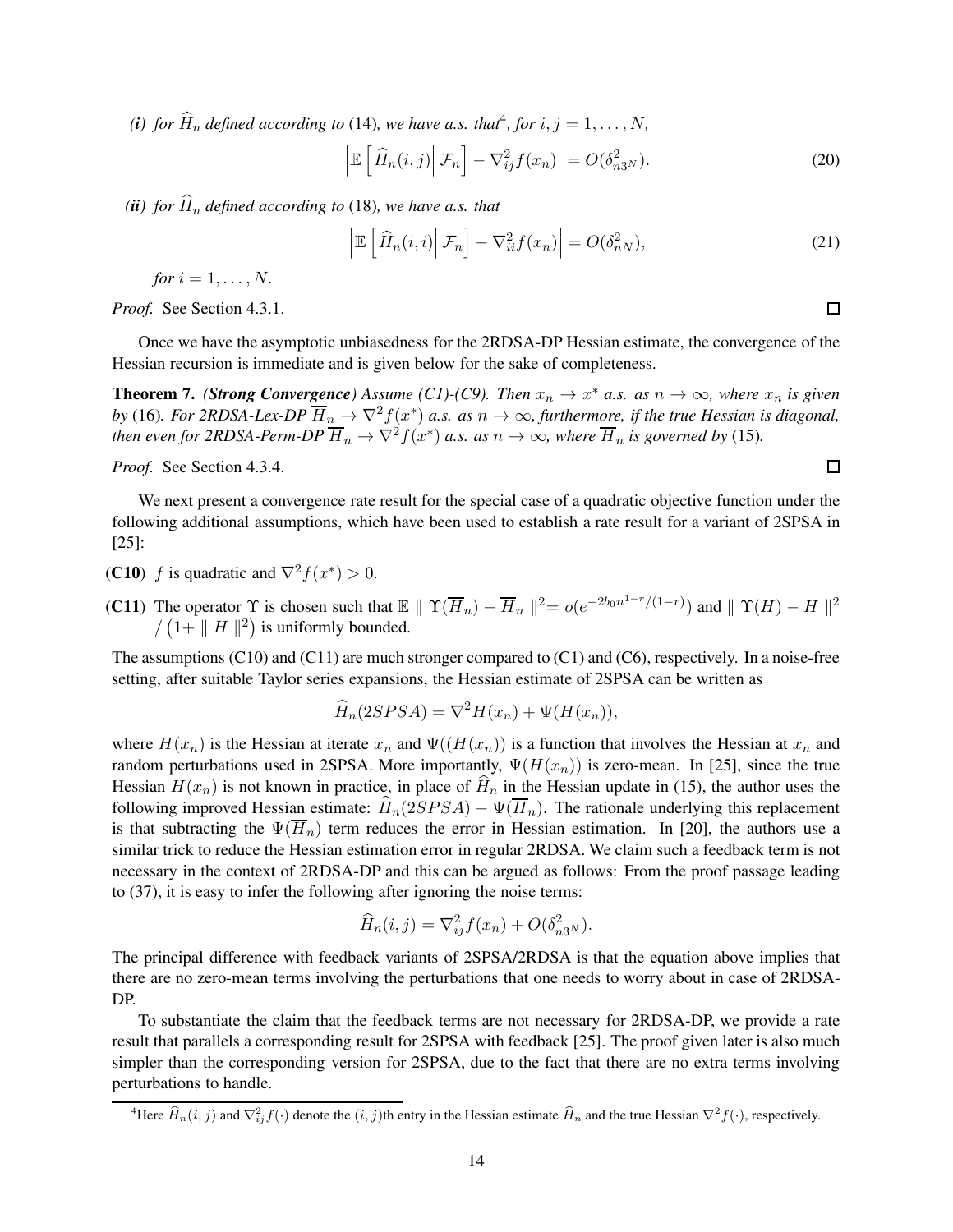**Theorem 8.** Assume (C9), (C10) and (C11), and also that the setting is noise-free. Let  $b_n = b_0/n^r$ ,  $n = 1, 2, \ldots, k$ , where  $1/2 < r < 1$  and  $0 < b_0 \le 1$ . Let  $H^* = \nabla^2 f(x)$  for any x, and  $\Lambda_k = \overline{H}_k - H^*$ . *Then, we have*

$$
trace[\mathbb{E}(\Lambda_n^{\top} \Lambda_n)] = O(e^{-2b_0 n^{1-r}/(1-r)}).
$$
\n(22)

*Proof.* See Section 4.3.5.

# 4 Convergence proofs

#### 4.1 Proofs for 1RDSA variants with deterministic perturbations

#### 4.1.1 Proof of Lemma 1

*Proof.*

#### Case 1: Semi-lexicographic sequence-based perturbations

We prove the claim by induction. Consider first the case of  $N = 1$ . Now  $D_1^1 =$  $\sqrt{ }$  $\overline{1}$ −1 −1 2 1 . Note that

 $M_1 = (D_1^1)^T D_1^1 = 6$ . Thus the result holds for  $N = 1$ .

Suppose that the claim above holds for  $N = k$ , i.e.,  $M_k = 2 \times 3^k \mathcal{I}_k$ . Consider the case of  $N = k + 1$ . We make the following observations:

- 1. The size of each column  $D_{k+1}^{i}$ ,  $i = 1, ..., k+1$  is  $3^{k+1}$ .
- 2. The columns  $D_{k+1}^2, \ldots, D_{k+1}^{k+1}$  are obtained from  $D_k^1, \ldots, D_k^k$ , respectively by concatenating the  $D_k^i$ columns thrice, i.e.,

$$
D_{k+1}^{i} = \begin{bmatrix} D_k^{i-1} \\ D_k^{i-1} \\ D_k^{i-1} \end{bmatrix}, \quad i = 2, \dots, k+1.
$$
 (23)

- 3. In the first column, i.e.,  $D_{k+1}^1$ , the first  $2 \times 3^k$  elements are  $-1$  and the remaining  $3^k$  elements are 2.
- 4. The off-diagonal terms in  $M_{k+1}$  are all zero. This is argued as follows: For  $i \neq j$ ,  $i, j \in \{2, \ldots, k + j\}$ 1}, we have that  $(D_{k+1}^i)^{\text{T}} D_{k+1}^j = 0$ . This follows from (23) because  $(D_{k+1}^i)^{\text{T}} D_{k+1}^j = 3(D_k^{i-1})^{\text{T}} D_k^{j-1} =$ 0 (by induction hypothesis).

For off-diagonal terms of the type  $(D_{k+1}^1)^{\dagger}D_{k+1}^i$ , where  $i \in \{2, \ldots, k+1\}$ , we first re-write  $D_{k+1}^1$ and  $D_{k+1}^i$  as follows:

$$
D_{k+1}^1 = \begin{bmatrix} -1 \\ -1 \\ 2 \end{bmatrix},\tag{24}
$$

where  $-1$  and 2 are  $k \times 1$  vectors with each entry  $-1$  and 2, respectively. Thus, from (23) and the foregoing,

$$
(D_{k+1}^1)^{\mathsf{T}} D_{k+1}^i = -\mathbf{1}^{\mathsf{T}} D_k^{i-1} - \mathbf{1}^{\mathsf{T}} D_k^{i-1} + \mathbf{2}^{\mathsf{T}} D_k^{i-1} = 0.
$$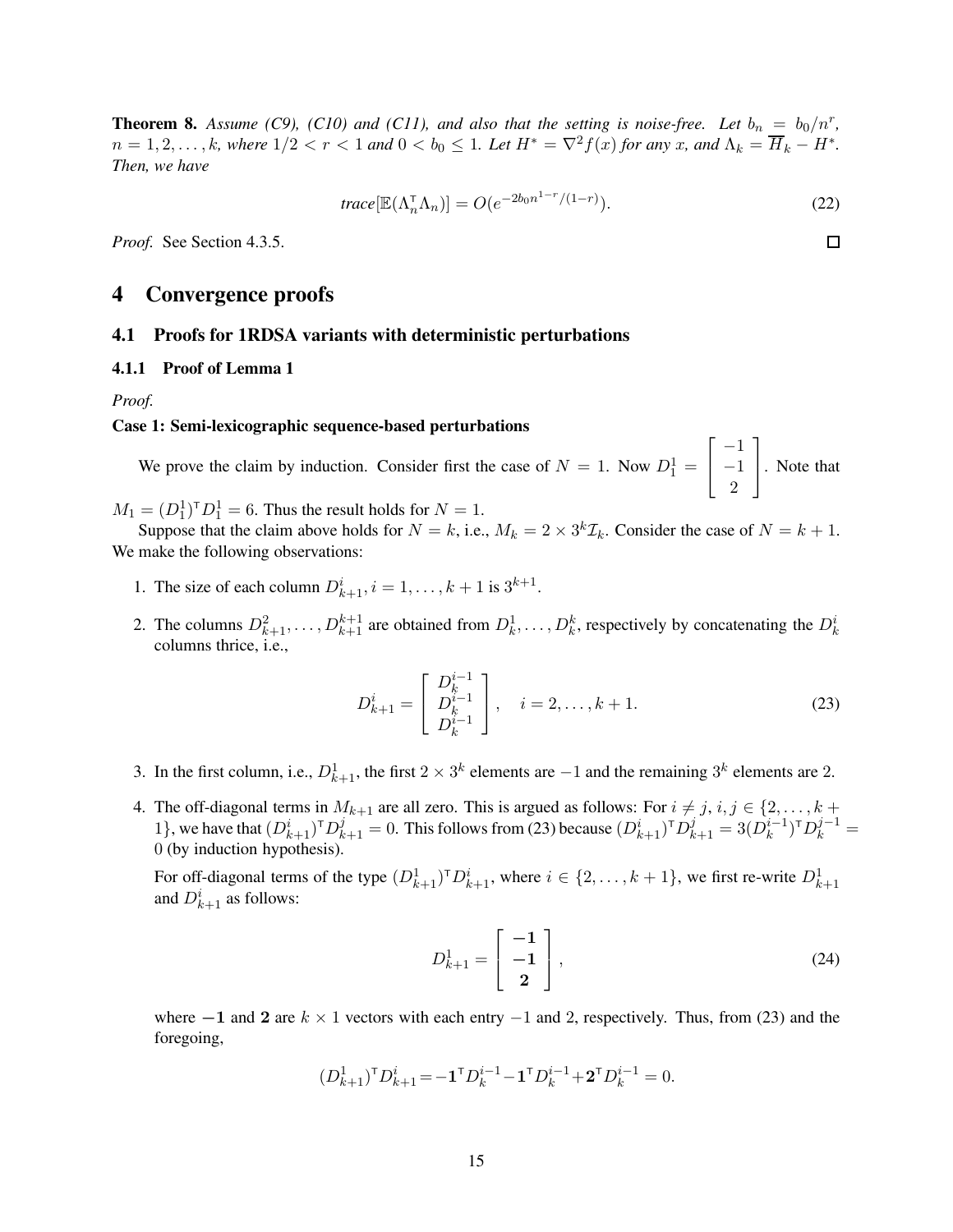5. Finally, the diagonal terms of  $M_{k+1}$  are  $2 \times 3^{k+1}$ . This can be seen as follows: For  $i = 1, ..., k+1$ ,

$$
(D_{k+1}^i)^{\mathsf{T}} D_{k+1}^i = \frac{2}{3} \times (-1)^2 \times 3^{k+1} + \frac{1}{3} \times (2)^2 \times 3^{k+1} = 2 \times 3^{k+1}.
$$

In the above, we have used the fact that  $D_{k+1}^i$  is a  $3^{k+1}$ -dimensional vector with two-third entries  $-1$ and the remaining one-third entries as 2.

Thus,  $M_{k+1} = 2 \times 3^{k+1} \mathcal{I}_{k+1}$  and the claim follows for semi-lexicographic perturbations.

### Case 2: Permutation matrix-based perturbations

Let  $D_N$ , the columns  $D_N^i$ , be the N-dimensional permutation matrix. Recall that 1RDSA-Perm-DP loops through the rows in  $D_N$  and the columns  $D_N^i$  in  $D_N$  are in N-dimensions. It is well-known that  $D_N^{-1} = D_N^{\dagger}$  for a permutation matrix  $D_N$ , cf. Proposition 2.7.21 of [13] for a detailed proof. Hence, the claim that  $M_N = \mathcal{I}_N$  follows for the case of permutation matrix based deterministic perturbation sequences.

#### 4.1.2 Proof of Lemma 2

*Proof.* We prove the claim for semi-lexicographic perturbations; the claim for the case of permutation matrix-based perturbations follows by an analogous argument.

By Taylor's series expansions, we obtain, a.s.,

$$
f(x_n \pm \delta_n d_m) = f(x_n) \pm \delta_n d_m^T \nabla f(x_n) + \frac{\delta_n^2}{2} d_m^T \nabla^2 f(x_n) d_m \pm \frac{\delta_n^3}{6} \nabla^3 f(\tilde{x}_n^+)(d_m \otimes d_m \otimes d_m)
$$

where  $\otimes$  denotes the Kronecker product and  $\tilde{x}_n^+$  (respectively,  $\tilde{x}_n^-$ ) are on the line segment between  $x_n$  and  $(x_n + \delta_n d_m)$  (respectively,  $(x_n - \delta_n d_m)$ ). Then

$$
\mathbb{E}\left[\hat{\nabla}f(x_n)\Big|\mathcal{F}_n\right] \n= \frac{1}{2\times 3^N} \sum_{m=0}^{3^N-1} \mathbb{E}\left[g_m|\mathcal{F}_n\right] \n= \frac{1}{2\times 3^N} \sum_{m=0}^{3^N-1} \mathbb{E}\left[\frac{d_m}{2\delta_{(n3^N+m)}}\times \left(f(x_n+\delta_{(n3^N+m)}d_m) - f(x_n-\delta_{(n3^N+m)}d_m)\right)\Big|\mathcal{F}_n\right] \n= \frac{1}{2\times 3^N} \sum_{m=0}^{3^N-1} \left[d_m d_m^{\mathsf{T}} \nabla f(x_n) + \frac{\delta_{(n3^N+m)}^2}{12} d_m (\nabla^3 f(\tilde{x}_n^+) + \nabla^3 f(\tilde{x}_n^-))(d_m \otimes d_m \otimes d_m)\right] \n= \nabla f(x_n) + C_0 \delta_{n3^N}^2.
$$
\n(25)

The first term on the RHS of (25) follows from Lemma 1. Now, the lth coordinate of the second term in the RHS of (25) can be upper-bounded as follows:

$$
\sum_{m=0}^{3^{N}-1} \frac{\delta_{(n3^{N}+m)}^{2}}{12} d_{m} (\nabla^{3} f(\tilde{x}_{n}^{+}) + \nabla^{3} f(\tilde{x}_{n}^{-})) (d_{m} \otimes d_{m} \otimes d_{m})
$$
  

$$
\leq \frac{\alpha_{0} \delta_{n3^{N}}^{2}}{6} \sum_{m=0}^{3^{N}-1} \sum_{i_{1}=1}^{N} \sum_{i_{2}=1}^{N} \sum_{i_{3}=1}^{N} (d_{m}^{l} d_{m}^{i_{1}} d_{m}^{i_{2}} d_{m}^{i_{3}})
$$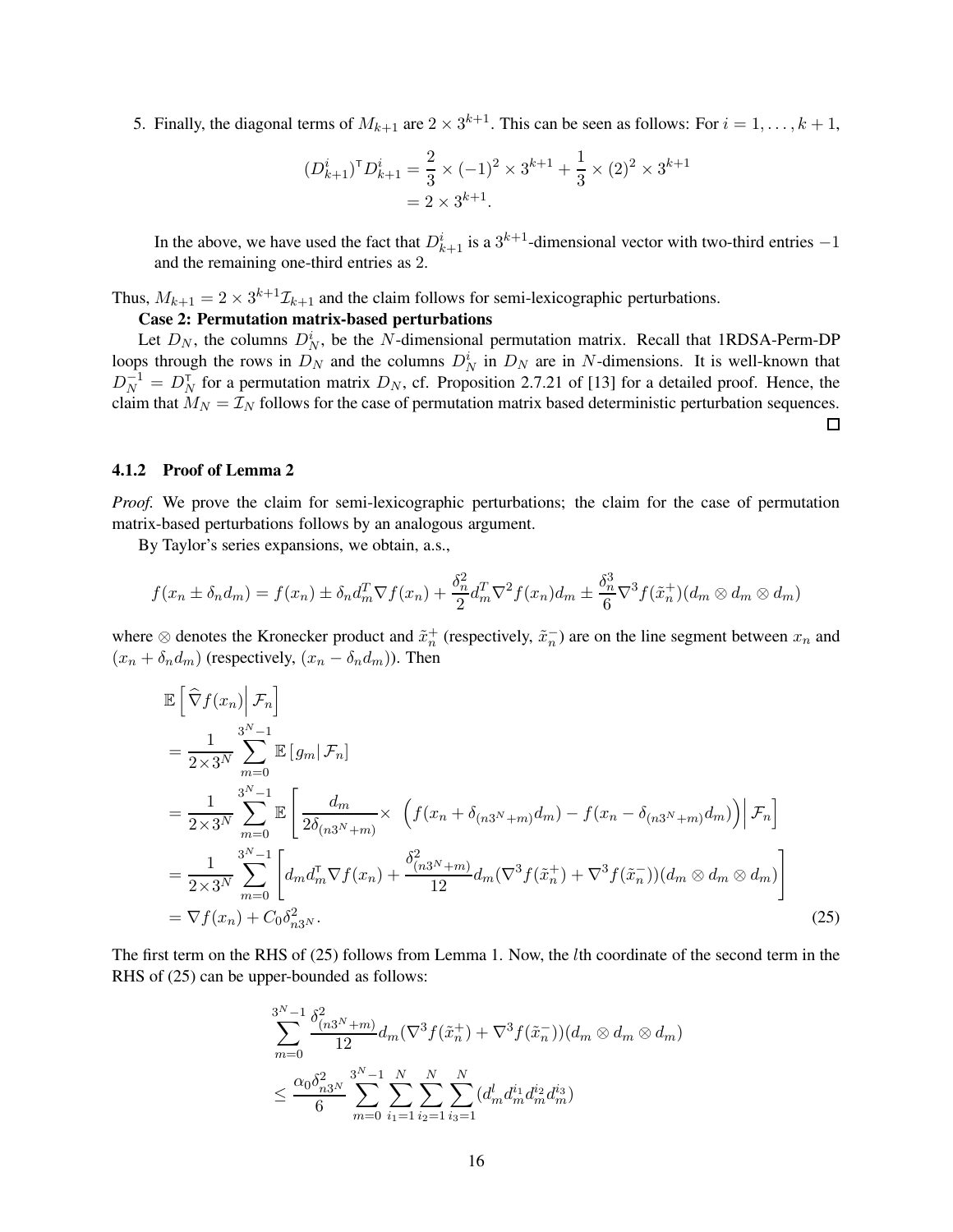$$
\leq \frac{\alpha_0 \delta_{n3^N}^2 N^3 (2 \times 3^N)^2}{6}
$$

The first inequality above follows from (A1), while the second inequality follows from the fact that  $\sum_{n=1}^{3^N-1}$  $m=0$  $(d_m^l d_m^i d_m^{i_2} d_m^{i_3})$  is non-zero only if either  $l = i_2$  and  $i_1 = i_3$  or vice-versa and in this case, we have

$$
\sum_{m=0}^{3^{N}-1} (d_{m}^{l})^{2} (d_{m}^{i})^{2} = (2 \times 3^{N})^{2}.
$$

The equality above can be easily inferred using induction arguments similar to proof of Lemma 1 and we omit the details. 口

#### 4.1.3 Proof of Theorem 3

*Proof.* Follows in exactly the same manner as the proof of Theorem 2 of [19], given the asymptotic unbiasedness result in Lemma 2. 口

#### 4.1.4 Proof of Theorem 4

*Proof.* Fixing  $\delta_n$  for the inner loop and using arguments from the proof of Lemma 2, we obtain

$$
\widehat{\nabla} f(x_n) = \nabla f(x_n) + C_0 \delta_n^2 + \sum_{m=0}^{N-1} d_m \left( \frac{\xi_m^+ - \xi_m^-}{2\delta_n} \right).
$$

Letting  $\eta_n =$  $\sum_{ }^{N-1}$  $m=0$  $d_{m}$  $\left( \frac{\xi_{m}^{+}-\xi_{m}^{-}}{2} \right)$  $2\delta_n$  $\overline{ }$ , the update in (6) is equivalent to

$$
x_{n+1} = x_n - a_n \left[ \nabla f(x_n) + C_0 \delta_n^2 + \eta_n \right].
$$
 (26)

Since  $\nabla f(x^*) = 0$ , we have the following from the fundamental theorem of calculus:

$$
\left(\int_0^1 \nabla^2 f(x^* + \lambda(x_n - x^*)) d\lambda\right) z_n = \nabla f(x_n).
$$

Here  $z_n \triangleq x_n - x^*$  denotes the optimization error at instant n of 1RDSA-DP. Then, using (26), we have the following recursive update form for  $z_n$ :

$$
z_{n+1} = (I - a_n J_n) z_n + a_n \left( C_0 \delta_n^2 + \eta_n \right)
$$
  
=  $\Pi_n z_0 + \sum_{k=1}^n a_k \Pi_n \Pi_k^{-1} \left( C_0 \delta_k^2 + \eta_k \right),$  (27)

where  $J_n := \int_0^1 \nabla^2 f(x^* + \lambda(x_n - x^*)) d\lambda$  and  $\Pi_n := \prod_{k=1}^n (I - a_k J_k)$ . A similar unrolling of a general stochastic approximation recursion can be found in [11]. However, our setting involves biased gradient estimates and the non-asymptotic bounds require a careful handling of the perturbation constant  $\delta_n$ , so that the overall convergence rate is of the order  $O(1/\sqrt{n})$ . Moreover, we make all the constants explicit in the final bound.

Now, for the square of the error  $||z_{n+1}||_2^2$  $2<sub>2</sub>$ , we use (27) and Jensen's inequality to obtain

$$
(\mathbb{E} \|z_{n+1}\|_2)^2 \le \mathbb{E}(\langle z_n, z_n \rangle)
$$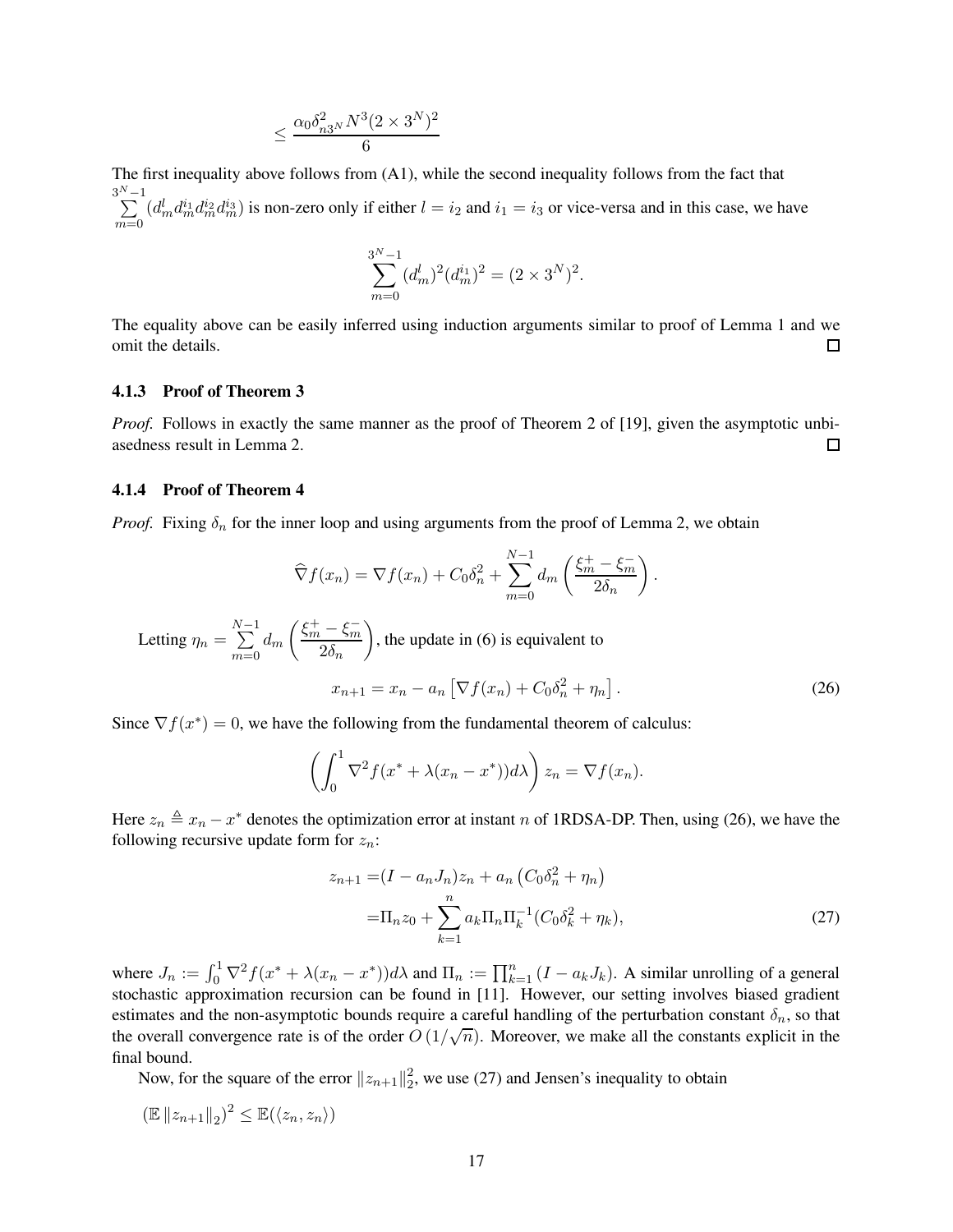$$
= \mathbb{E}\left[\left\|\Pi_{n}z_{0}\right\|_{2}^{2} + \left\|\sum_{k=1}^{n} a_{k}\Pi_{n}\Pi_{k}^{-1}C_{0}\delta_{k}^{2}\right\|_{2}^{2} + \left\|\sum_{k=1}^{n} a_{k}\Pi_{n}\Pi_{k}^{-1}\eta_{k}\right\|_{2}^{2} + \left\langle \Pi_{n}z_{0}, \sum_{k=1}^{n} a_{k}\Pi_{n}\Pi_{k}^{-1}C_{0}\delta_{k}^{2}\right\rangle + \left\langle \Pi_{n}z_{0}, \sum_{k=1}^{n} a_{k}\Pi_{n}\Pi_{k}^{-1}\eta_{k}\right\rangle + \left\langle \sum_{k=1}^{n} a_{k}\Pi_{n}\Pi_{k}^{-1}C_{0}\delta_{k}^{2}, \sum_{k=1}^{n} a_{k}\Pi_{n}\Pi_{k}^{-1}\eta_{k}\right\rangle\right] \leq 2\left\|\Pi_{n}z_{0}\right\|_{2}^{2} + 3\sum_{k=1}^{n} a_{k}^{2}\left\|\Pi_{n}\Pi_{k}^{-1}\right\|_{2}^{2}C_{0}^{2}\delta_{k}^{4} + 2\sum_{k=1}^{n} a_{k}^{2}\left\|\Pi_{n}\Pi_{k}^{-1}\right\|_{2}^{2}\mathbb{E}\left\|\eta_{k}\right\|_{2}^{2}.
$$
 (28)

For the last inequality, we have used the fact that  $\eta_k$  is zero-mean (see (A2)) in order to ignore a cross term. For the other two cross terms, we have used Cauchy-Schwarz to conclude  $\langle a, b \rangle \le \max(||a||_2^2)$  $\frac{2}{2}$ ,  $\|b\|_2^2$  $_2^2$ ) and hence, the first and last square terms can appear at most twice, while the second square term can appear at most thrice.

The second moment of the noise factor  $\eta_n$  can be bounded as follows:

$$
\mathbb{E} \|\eta_n\|_2^2 \le \sum_{m=0}^{N-1} \|d_m\|_2^2 \mathbb{E} \left(\frac{\xi_m^+ - \xi_m^-}{2\delta_n}\right)^2 \le \frac{N\alpha_1}{2\delta_n^2},\tag{29}
$$

where we have used the fact that for permutation matrix-based perturbation  $||d_m||_2 = 1$  and  $\mathbb{E}(\xi_m^+ - \xi_m^-)^2 \le$  $2\alpha_1$  from assumption (A3).

The term  $\left\|\overline{\Pi}_n \Pi_k^{-1}\right\|_2$  is bounded as follows:

$$
\|\Pi_n \Pi_k^{-1}\|_2 = \left\|\prod_{j=k+1}^n (I - a_j J_j)\right\|_2
$$
  
=  $\prod_{j=k+1}^n \|(1 - a_j \mu)I - a_j (J_j - \mu I)\|_2$   
 $\leq \prod_{j=k+1}^n \|(1 - a_j \mu)I\|_2 \leq \prod_{j=k+1}^n (1 - a_j \mu)$   
 $\leq \exp(-\mu (\Gamma_n - \Gamma_k)).$  (30)

 $\Box$ 

The second inequality above follows by observing that  $||I - a_nJ_n||_2 \leq \exp(-\mu a_n)$ , since  $\nabla^2 f(x) - \mu I$  is positive semi-definite owing to strong-convexity of  $f$  (see  $(A1')$ ).

The main claim now follows by plugging in the bounds in (29) and (30) into (28).

### 4.2 Proof of Theorem 5

*Proof.* We bound each of the error terms on the RHS of (9) separately. For bounding the initial error, we use the following inequality:

$$
\exp(-\mu \Gamma_n) \le \exp(-\mu c \ln n) \le n^{-\mu c}.
$$

In arriving at the bound above, we have compared a sum with an integral.

Substituting  $a_k = c/k$  and  $\delta_k = \delta_0 / k^{\delta}$  into the bias error term in (9), we obtain

$$
\sum_{k=1}^{n} a_k^2 \exp(-2\mu(\Gamma_n - \Gamma_k)) C_0^2 \delta_k^4 \le \sum_{k=1}^{n} \frac{c^2}{k^2} n^{-2\mu c} k^{2\mu c} C_0^2 \frac{\delta_0^4}{k^{4\delta}}
$$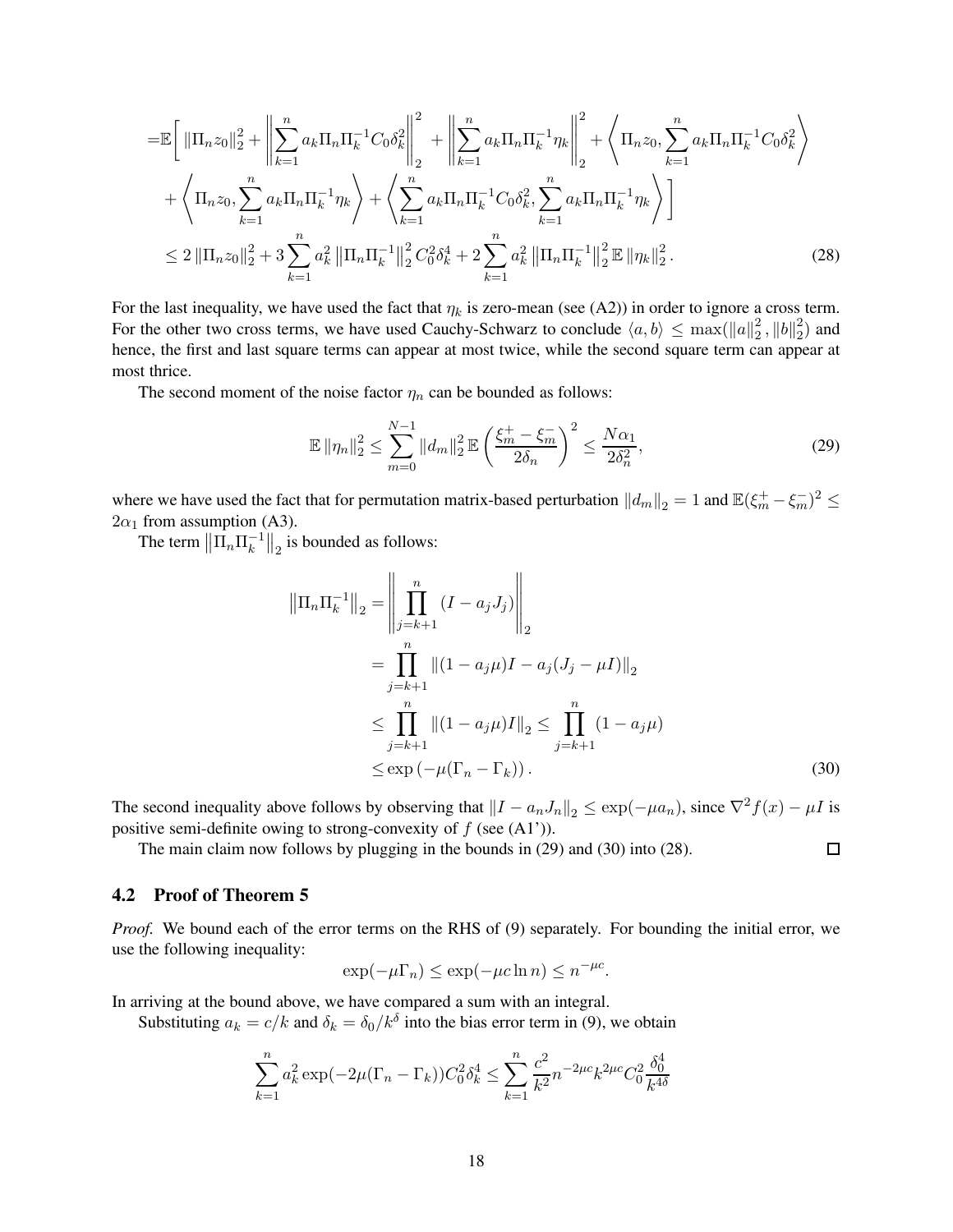$$
\leq c^2 n^{-2\mu c} C_0^2 \delta_0^4 \sum_{k=1}^n k^{2\mu c - 4\delta - 2}
$$
  

$$
\leq \frac{c^2 C_0^2 \delta_0^4}{(2\mu c - 4\delta - 1)} n^{-1 - 4\delta}.
$$

Along similar lines, the sampling error term in (9) can be upper-bounded as follows:

$$
\sum_{k=1}^{n} a_k^2 \exp(-2\mu(\Gamma_n - \Gamma_k)) \frac{C_1}{\delta_k^2} \le \frac{c^2 C_1}{\delta_0^2 (2\mu c - 4\delta - 1)} n^{-1 + 2\delta}.
$$

The claim follows by combining the bounds derived above on each of the error terms on the RHS of (9).  $\Box$ 

### 4.3 Proofs for 2RDSA variants with deterministic perturbations

#### 4.3.1 Proof of Lemma 6

*Proof.*

## Case 1: Semi-lexicographic sequence-based perturbations

As in the proof of Lemma 4 in [19], we employ Taylor's series expansions of  $f(\cdot)$  at  $x_n \pm \delta_n d_n$  to obtain

$$
\frac{f(x_n + \delta_{(n3^N + m)} d_m) + f(x_n - \delta_{(n3^N + m)} d_m) - 2f(x_n)}{\delta_{(n3^N + m)}^2}
$$
\n
$$
= d_m^T \nabla^2 f(x_n) d_m + O(\delta_{(n3^N + m)}^2)
$$
\n
$$
= \sum_{i=1}^N \sum_{j=1}^N d_m^i d_m^j \nabla_{ij}^2 f(x_n) + O(\delta_{(n3^N + m)}^2)
$$
\n
$$
= \sum_{i=1}^N (d_m^i)^2 \nabla_{ii}^2 f(x_n) + 2 \sum_{i=1}^{N-1} \sum_{j=i+1}^N d_m^i d_m^j \nabla_{ij}^2 f(x_n) + O(\delta_{(n3^N + m)}^2).
$$
\n(31)

Recall that the Hessian estimate is given by

$$
\widehat{H_n} = \frac{1}{(2 \times 3^N)^2} \sum_{m=0}^{3^N - 1} M_m \left( \frac{y_m^+ + y_m^- - 2y_m}{\delta_n^2} \right), \text{ where}
$$

 $M_m$  is as defined in Algorithm 2. For the sake of simplicity, we ignore the zero-mean noise term  $\xi_m^+ + \xi_m^ 2\xi_m$  temporarily and analyze the following product inside the Hessian estimate:

$$
\frac{1}{(2\times3^N)^2} \sum_{m=0}^{3^N-1} M_m \left( \sum_{i=1}^N (d_m^i)^2 \nabla_{ii}^2 f(x_n) + 2 \sum_{i=1}^{N-1} \sum_{j=i+1}^N d_m^i d_m^j \nabla_{ij}^2 f(x_n) ) \right).
$$
 (32)

#### 4.3.2 Off-diagonal terms in (32)

We now consider the  $(k, l)$ th term in (32): Assume without loss of generality, that  $k < l$ . Then,

$$
\frac{1}{(2\times3^N)^2}\sum_{m=0}^{3^N-1}\left[d_m^kd_m^l\left(\sum_{i=1}^N(d_m^i)^2\nabla_{ii}^2f(x_n)\right.\right.\\ \left.\left. +2\sum_{i=1}^{N-1}\sum_{j=i+1}^Nd_m^id_m^j\nabla_{ij}^2f(x_n)\right)\right]
$$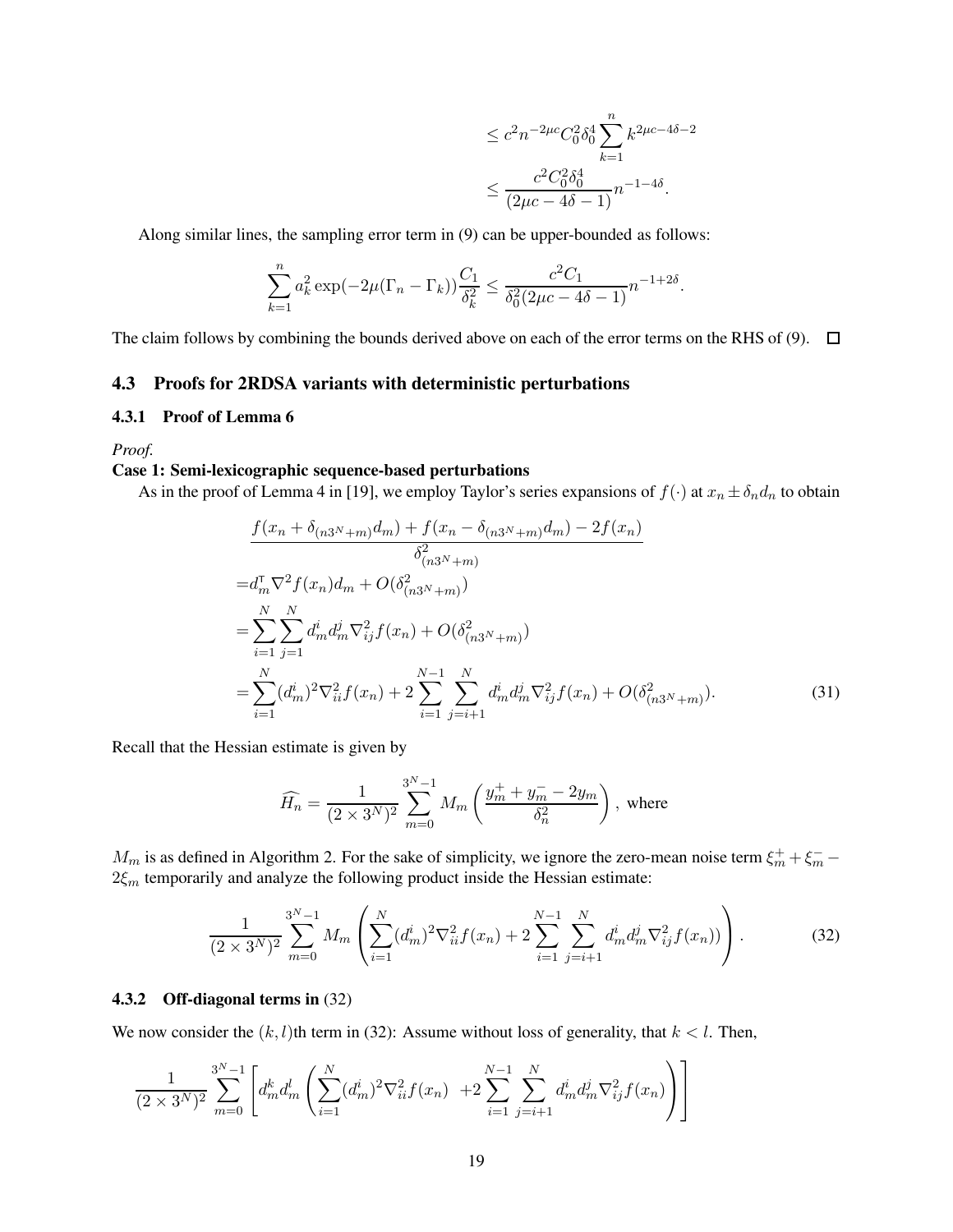$$
=\frac{1}{(2\times3^N)^2}\sum_{i=1}^N\nabla_{ii}^2f(x_n)\sum_{m=0}^{3^N-1}\left(d_m^kd_m^ld_m^i)^2\right)+\frac{1}{(2\times3^N)^2}\sum_{i=1}^{N-1}\sum_{j=i+1}^N\nabla_{ij}^2f(x_n)\sum_{m=0}^{3^N-1}\left(d_m^kd_m^ld_m^j\right)
$$
\n
$$
=\nabla_{kl}^2f(x_n).
$$
\n(33)

The last equality follows from the fact that the first term in (33) is 0 since  $k \neq l$  and

$$
\sum_{m=0}^{3^N-1} \Big(d_m^k d_m^l (d_m^i)^2\Big) = 0 \text{ for any } i,
$$

while the second term in (33) can be seen to be equal to  $\nabla^2_{kl} f(x_n)$  using induction arguments similar to proof of Lemma 2.

#### 4.3.3 Diagonal terms in (32)

Consider the *lth* diagonal term inside the conditional expectation in (32):

$$
\frac{\kappa}{(2 \times 3^N)^2} \sum_{m=0}^{3^N - 1} \left( (d_m^l)^2 - (2 \times 3^N) \right) \times \left( \sum_{i=1}^N (d_m^i)^2 \nabla_{ii}^2 f(x_n) + 2 \sum_{i=1}^{N-1} \sum_{j=i+1}^N d_m^i d_m^j \nabla_{ij}^2 f(x_n) \right)
$$
\n
$$
= \frac{\kappa}{(2 \times 3^N)^2} \sum_{m=0}^{3^N - 1} (d_m^l)^2 \sum_{i=1}^N (d_m^i)^2 \nabla_{ii}^2 f(x_n) + \frac{2\kappa}{(2 \times 3^N)^2} \sum_{m=0}^{3^N - 1} (d_m^l)^2 \sum_{i=1}^N \sum_{j=i+1}^N d_m^i d_m^j \nabla_{ij}^2 f(x_n)
$$
\n
$$
- \frac{\kappa}{(2 \times 3^N)} \sum_{m=0}^{3^N - 1} \sum_{i=1}^N (d_m^i)^2 \nabla_{ii}^2 f(x_n) - \frac{2\kappa}{(2 \times 3^N)} \sum_{m=0}^{3^N - 1} \sum_{i=1}^{N-1} \sum_{j=i+1}^N d_m^i d_m^j \nabla_{ij}^2 f(x_n).
$$
\n(35)

Now, we analyze each of the four terms on the RHS above.

The first term on the RHS of (35) can be simplified as follows:

$$
\frac{\kappa}{(2 \times 3^N)^2} \sum_{m=0}^{3^N - 1} (d_m^l)^2 \sum_{i=1}^N (d_m^i)^2 \nabla_{ii}^2 f(x_n)
$$
\n
$$
= \frac{\kappa}{(2 \times 3^N)^2} \left( \sum_{m=0}^{3^N - 1} (d_m^l)^4 \nabla_{il}^2 f(x_n) + \sum_{m=0}^{3^N - 1} \sum_{i=1, i \neq l}^N (d_m^l)^2 (d_m^i)^2 \nabla_{ii}^2 f(x_n) \right)
$$
\n
$$
= \frac{\kappa}{(2 \times 3^N)^2} \left( (2 \times 3^{N+1}) \nabla_{il}^2 f(x_n) + (2 \times 3^N)^2 \sum_{i=1, i \neq l}^N \nabla_{ii}^2 f(x_n) \right).
$$

For the second equality above, we have used the fact that  $\sum_{n=1}^{3^{N}-1}$  $m=0$  $(d_m^l)^4 = 2 \times 3^{N+1}$  (easy to infer this claim along the lines of point (5) in the proof of Lemma 1) and  $\sum^{3^N-1}$  $m=0$  $(d_m^l)^2(d_m^i)^2 = (2 \times 3^N)^2, \forall l \neq i.$ 

The second term in (35) is zero because  $\sum^{3^N-1}$  $m=0$  $(d_m^i d_m^j (d_m^l)^2) = 0$  for any l and  $i \neq j$  – a claim that can be easily proved using an induction argument.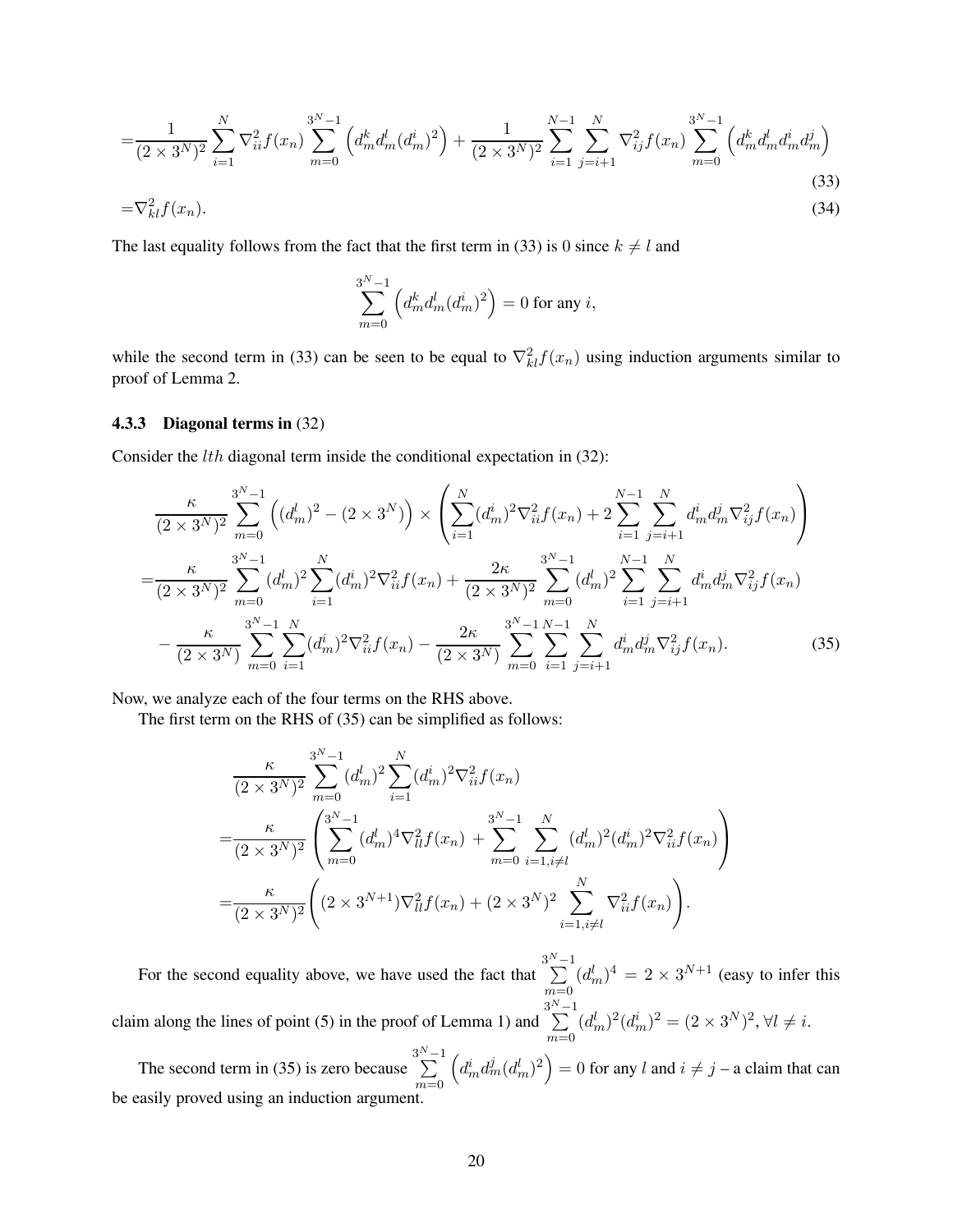The third term in (35) without the negative sign can be simplified as follows:

$$
\frac{\kappa}{(2 \times 3^N)} \sum_{m=0}^{3^N-1} \sum_{i=1}^N (d_m^i)^2 \nabla_{ii}^2 f(x_n) = \frac{\kappa}{(2 \times 3^N)} \sum_{i=1}^N \sum_{m=0}^{3^N-1} (d_m^i)^2 \nabla_{ii}^2 f(x_n)
$$

$$
= \kappa \sum_{i=1}^N \nabla_{ii}^2 f(x_n), \text{ a.s.}
$$

Combining the above followed by some algebra, we obtain

$$
\frac{\kappa}{(2 \times 3^N)^2} \mathbb{E}\left[ \left( (d_m^l)^2 - (2 \times 3^N) \right) \left( \sum_{i=1}^N (d_m^i)^2 \nabla_{ii}^2 f(x_n) + 2 \sum_{i=1}^{N-1} \sum_{j=i+1}^N d_m^i d_m^j \nabla_{ij}^2 f(x_n) \right) \middle| \mathcal{F}_n \right] \n= \nabla_{ll}^2 f(x_n).
$$
\n(36)

The fourth term in (35) is zero from Lemma 1.

Denote the product in (32) by (A) and the  $(i, j)$ th term there by  $(A)_{i,j}$ . Then,

$$
\mathbb{E}[\widehat{H}_n(i,j) | \mathcal{F}_n] = \mathbb{E}[(A) | \mathcal{F}_n] + \mathbb{E}[\xi_n^+ + \xi_n^- - 2\xi_n | \mathcal{F}_n]
$$
  
= 
$$
\nabla_{ij}^2 f(x_n) + O(\delta_{(n3^N)}^2).
$$
 (37)

The last equality above follows from  $(C3)$ , while the term involving the factor  $(A)$  reduces to the true Hessian with a bias of  $O(\delta_{(n3^N)}^2)$  due to (34) and (36).

The main claim follows.

#### Case 2: Permutation matrix-based perturbations

From the first step involving Taylor series expansions in Case 1, we have

$$
\frac{f(x_n + \delta_{(nN+m)}d_m) + f(x_n - \delta_{(nN+m)}d_m) - 2f(x_n)}{\delta_{(nN+m)}^2}
$$
\n
$$
= \sum_{i=1}^N (d_m^i)^2 \nabla_{ii}^2 f(x_n) + 2 \sum_{i=1}^{N-1} \sum_{j=i+1}^N d_m^i d_m^j \nabla_{ij}^2 f(x_n) + O(\delta_{(nN+m)}^2). \tag{38}
$$

Using the facts that  $\sum_{i=1}^{N-1}$  $m=0$  $\frac{N}{\sum}$  $\frac{i=1}{i}$  $d_m^i d_m^j = 0$  for  $i \neq j$  and  $\sum_{i=1}^{N-1}$  $m=0$  $(d_m^i)^2 = 1$  for any *i*, we obtain

$$
\sum_{m=0}^{N-1} \left[ \frac{f(x_n + \delta_{(nN+m)} d_m) + f(x_n - \delta_{(nN+m)} d_m) - 2f(x_n)}{\delta_{(nN+m)}^2} \right]
$$
\n
$$
= \sum_{i=1}^{N} \sum_{m=0}^{N-1} (d_m^i)^2 \nabla_{ii}^2 f(x_n) + 2 \sum_{i=1}^{N-1} \sum_{j=i+1}^{N} \nabla_{ij}^2 f(x_n) \sum_{m=0}^{N-1} d_m^i d_m^j + O(\delta_{(nN+m)}^2)
$$
\n
$$
= \nabla_{ii}^2 f(x_n) + O(\delta_{(nN)}^2).
$$
\n(39)

Denote the term on LHS in (39) by  $(B)$ , and following an argument similar to that used in simplifying the noise terms in (37), we obtain

$$
\mathbb{E}[\widehat{H}_n(i,i) | \mathcal{F}_n] = \mathbb{E}[(B) | \mathcal{F}_n] + \mathbb{E}[\xi_n^+ + \xi_n^- - 2\xi_n | \mathcal{F}_n]
$$
  
=  $\nabla_{ii}^2 f(x_n) + O(\delta_{(nN)}^2).$ 

Hence proved.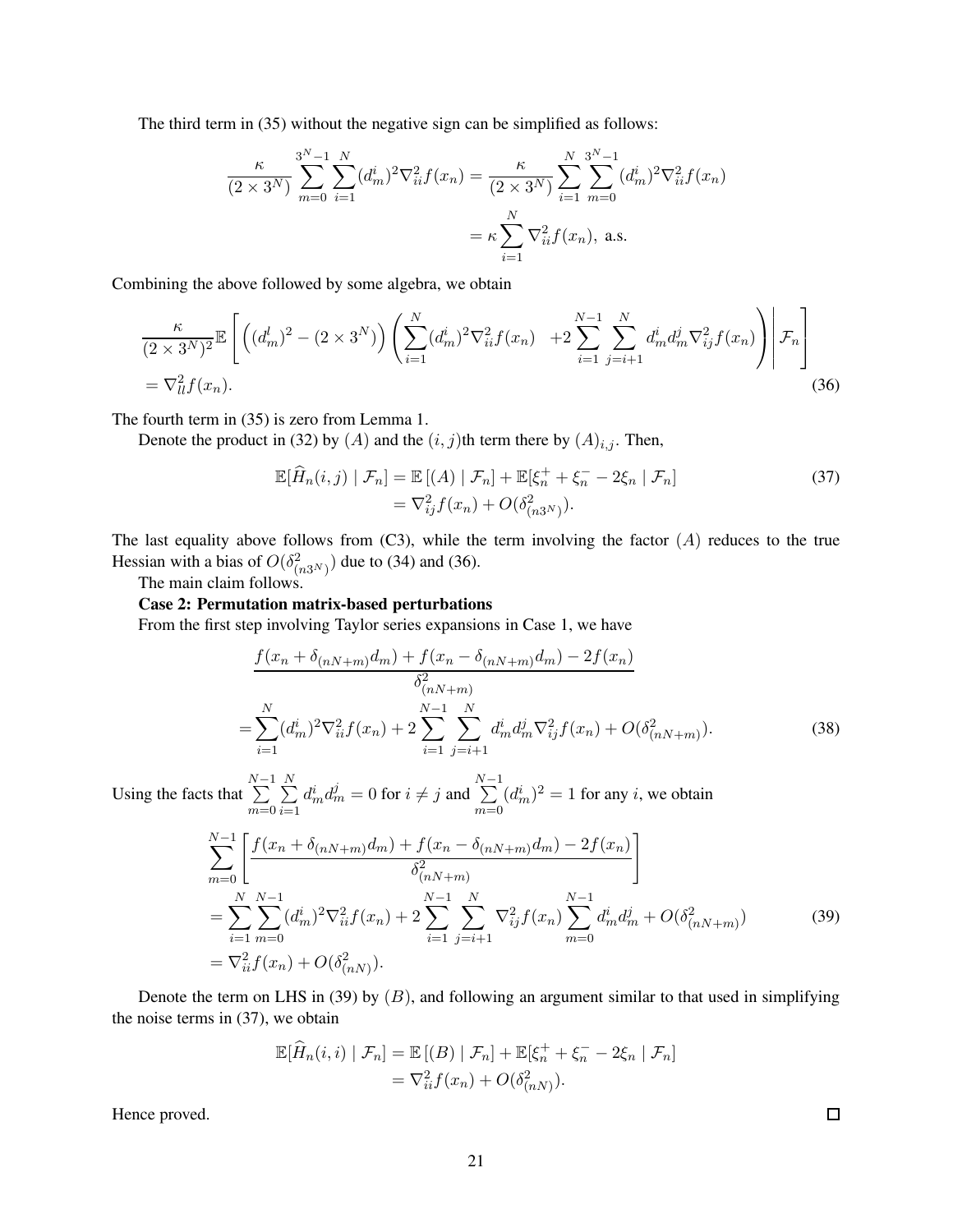#### 4.3.4 Proof of Theorem 7

*Proof.* Follows in a similar manner as that of the proofs of Theorem 5 and 6 in [19].

#### 4.3.5 Proof of Theorem 8

*Proof.* From the quadratic assumption, we have that  $H(x)$  is a constant, independent of x. From the proof leading up to (37), we have that  $\widehat{H}_n = \nabla^2 H(x_n) = H^*$ . Now, we follow the technique from [25] to derive the main claim.

Notice that

$$
\Lambda_k = (1 - b_k)\Lambda_{k-1} + b_k(\overline{H}_k - H^*) = (1 - b_k)\Lambda_{k-1}.
$$

Unrolling the recursion above, we obtain

$$
\Lambda_n = \left[ \prod_{k=1}^n (1 - b_k) \right] \Lambda_0.
$$

Using the above, we can arrive at a simpler representation for the trace  $[\mathbb{E}(\Lambda_n^T \Lambda_n)]$  as follows:

$$
\mathbb{E}(\Lambda_n^T \Lambda_n) = \left[ \prod_{k=1}^n (1 - b_k) \right]^2 \mathbb{E}(\Lambda_0^T \Lambda_0), \text{ leading to}
$$
  
trace 
$$
\left[ \mathbb{E}(\Lambda_n^T \Lambda_n) \right] = \left[ \prod_{k=1}^n (1 - b_k) \right]^2 \text{trace } \left[ \mathbb{E}(\Lambda_0^T \Lambda_0) \right].
$$

Simplifying further, using the fact that  $1 - b_k = e^{-b_k} (1 - O(b_k^2))$ , with the  $O(b_k^2)$  being strictly positive as  $e^{-b_k}$  is convex, we have

trace 
$$
\left[\mathbb{E}(\Lambda_n^T \Lambda_n)\right] = e^{-2b_{sum}(1,n)} c_{0n} \text{trace} \left[\mathbb{E}(\Lambda_0^T \Lambda_0)\right],
$$
 (40)

where  $b_{sum}(i, j) = \sum_{k=i}^{j} b_k$  and  $c_{kn} = \left[ \prod_{i=k+1}^{n} (1 - O(b_i^2)) \right]^2$ ,  $k \ge 0$  and  $c_{nn} = 1$ . Since  $0 < b_k < 1$ ,  $\forall k \geq 2$ , and  $r > 1/2$ , the  $c_{kn}$  are uniformly bounded in magnitude. Further,

$$
b_{sum}(1, n) \ge \int_1^{n+1} \frac{b_0}{x^r} dx \ge \left(\frac{b_0}{1-r}\right) \left(n^{1-r} - 1\right).
$$

Using the bound derived above in (40), we obtain

trace 
$$
\left[\mathbb{E}(\Lambda_n^T \Lambda_n)\right] \leq e^{-2b_0 n^{1-r}/(1-r)} e^{2b_0} c_{0n} \text{trace} \left[\mathbb{E}(\Lambda_0^T \Lambda_0)\right].
$$

The main claim follows.

# 5 Numerical Experiments

#### 5.1 Implementation<sup>5</sup>

We consider the following problem:

$$
\min_{x} \mathbb{E}_{\xi} \left[ F(x, \xi) \right],\tag{41}
$$

 $\Box$ 

<sup>5</sup>The implementation is available at https://github.com/prashla/RDSA/archive/master.zip.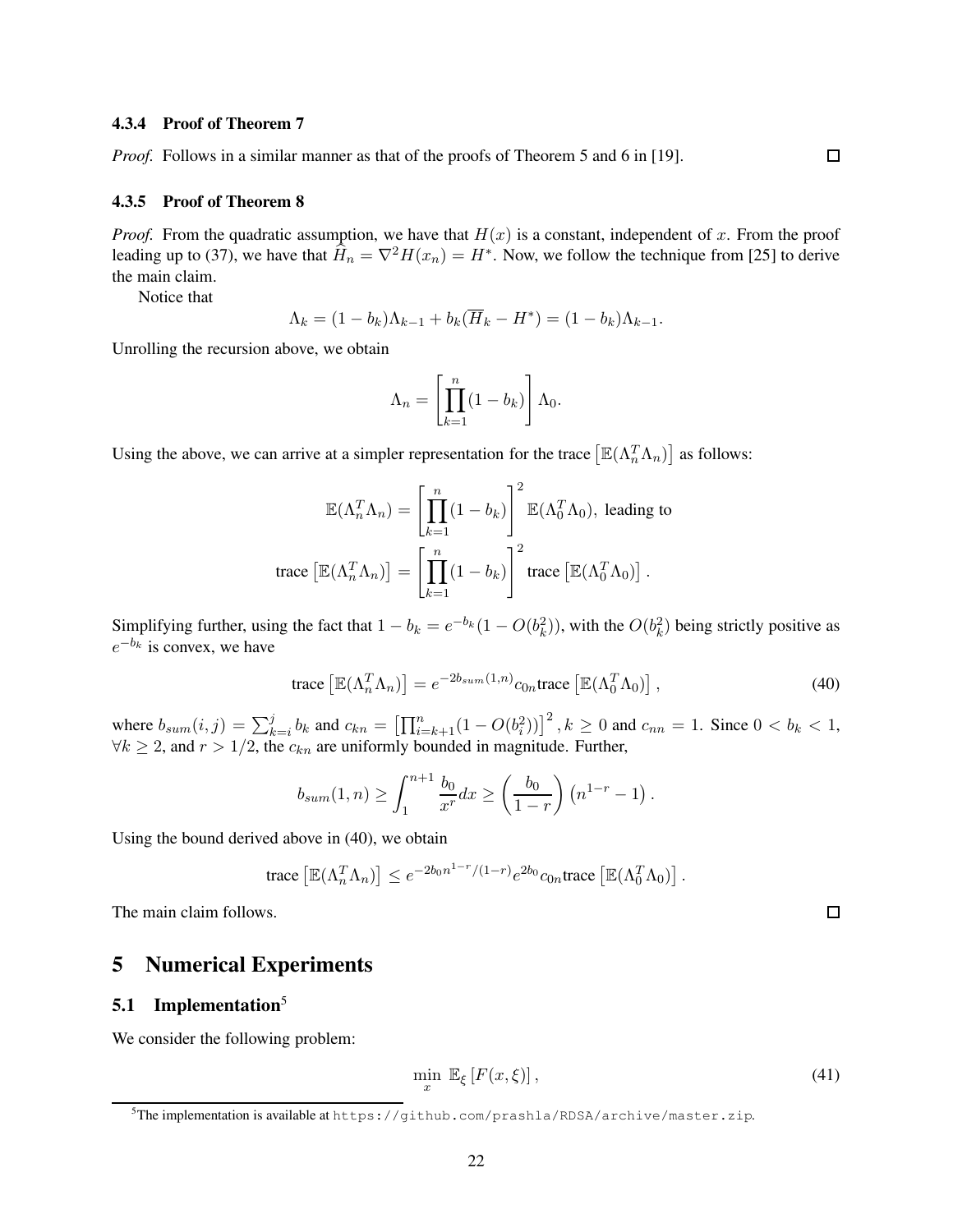where  $F(x, \xi)$  is the sample observation of the objective function  $f(x)$  corrupted with zero mean noise ξ. In particular, the noise is  $[x^T, 1]$ ξ, where ξ is a multivariate Gaussian distribution with mean zero and covariance  $\sigma^2 \mathcal{I}_{N+1}$ . A similar noise structure has been used earlier in the implementation of both RDSA and SPSA algorithms in [19] and [24], respectively. For all the experiments, we consider two different settings of noise: (i) low noise with  $\sigma = 0.001$ ; and (ii) high noise with  $\sigma = 0.1$ .

We consider three different functional forms for  $F(x, \xi)$ , namely quadratic, fourth-order and Rastrigin, respectively, in both  $N = 5$  and  $N = 10$  dimensions, for evaluating our algorithms. Before describing the example functions, we present the details about the algorithms implemented.

We implement the first-order and second-order algorithms proposed in this paper and compare them with several baselines that are based on the simultaneous perturbation method.

The first-order algorithms implemented include 1RDSA-Lex-DP, 1RDSA-Perm-DP and 1RDSA-KW-DP - the three deterministic perturbation variants of 1RDSA (see Section 2 for a detailed description). We compare these algorithms with the following baselines: RDSA with uniform and asymmetric Bernoulli perturbations proposed in [19] and henceforth referred to as 1RDSA-Unif and 1RDSA-AsymBer, respectively, and SPSA with Bernoulli perturbations, henceforth referred to as 1SPSA.

The second-order algorithms implemented include 2RDSA-Lex-DP and 2RDSA-Perm-DP - the two deterministic perturbation variants of 2RDSA (see Section 3 for a detailed description). We compare these algorithms with the following baselines: second-order RDSA with uniform and asymmetric Bernoulli perturbations proposed in [19] and henceforth referred to as 2RDSA-Unif and 2RDSA-AsymBer, respectively, and second-order SPSA with Bernoulli perturbations, henceforth referred to as 2SPSA.

The settings of the parameters  $\delta_n$  and  $a_n$  for both first- and second-order algorithms are listed in Table 3, and a similar setting has been used in implementation of both RDSA and SPSA algorithms in [19] and [24], respectively. The distribution parameter for RDSA variants is set as follows:  $\eta = 1$  for RDSA-Unif,  $\epsilon = 0.0001$  for 1RDSA-AsymBer, and  $\epsilon = 1$  for 2RDSA-AsymBer, and a similar setting has been used earlier for RDSA implementation in [19]. Each coordinate of the parameter is projected onto the set [−2.048, 2.047], which helps to keep the iterates stable. All results are averages over 50 independent runs.

Table 3: Step-size and perturbation constant parameter settings, for first and second order algorithms.

| Algorithms                                  | In.             | $a_n$                     |
|---------------------------------------------|-----------------|---------------------------|
| First-order<br>Second-order $3.8/n^{0.101}$ | $1.9/n^{0.101}$ | $1/(n+50)$<br>$1/n^{0.6}$ |

To compare the algorithms' performance, we use parameter error as the performance metric. For a given simulaton budget, the parameter error measures the distance between the final iterate obtained after the final update iteration and the optimum parameter  $x^*$ . More precisely, we use the following form for the parameter error, after suitable normalization:

$$
\text{Parameter error} = \frac{||x_{\tau} - x^*||^2}{||x_0 - x^*||^2},
$$

where  $\tau$  is the number of times x is updated until the end of the simulation. Notice that  $\tau$  varies with the algorithm and the number of function measurements. For example, with a budget of 5000 measurements for  $N = 10$ ,  $\tau = 250$  for 1RDSA-Perm-DP and 1RDSA-KW-DP as they use 2N measurements per iteration. Further,  $\tau = 2500$  for 1SPSA as well as for both variants of 1RDSA, as they use two measurements per iteration. Notice that 1RDSA-Lex-DP does not make much progress under low simulation budgets, as it requires  $2 \times 3^N$  measurements per iteration. On the other hand, for second-order algorithms, an initial 20% of the measurements were used up by the corresponding first-order algorithm for initialization. Thus,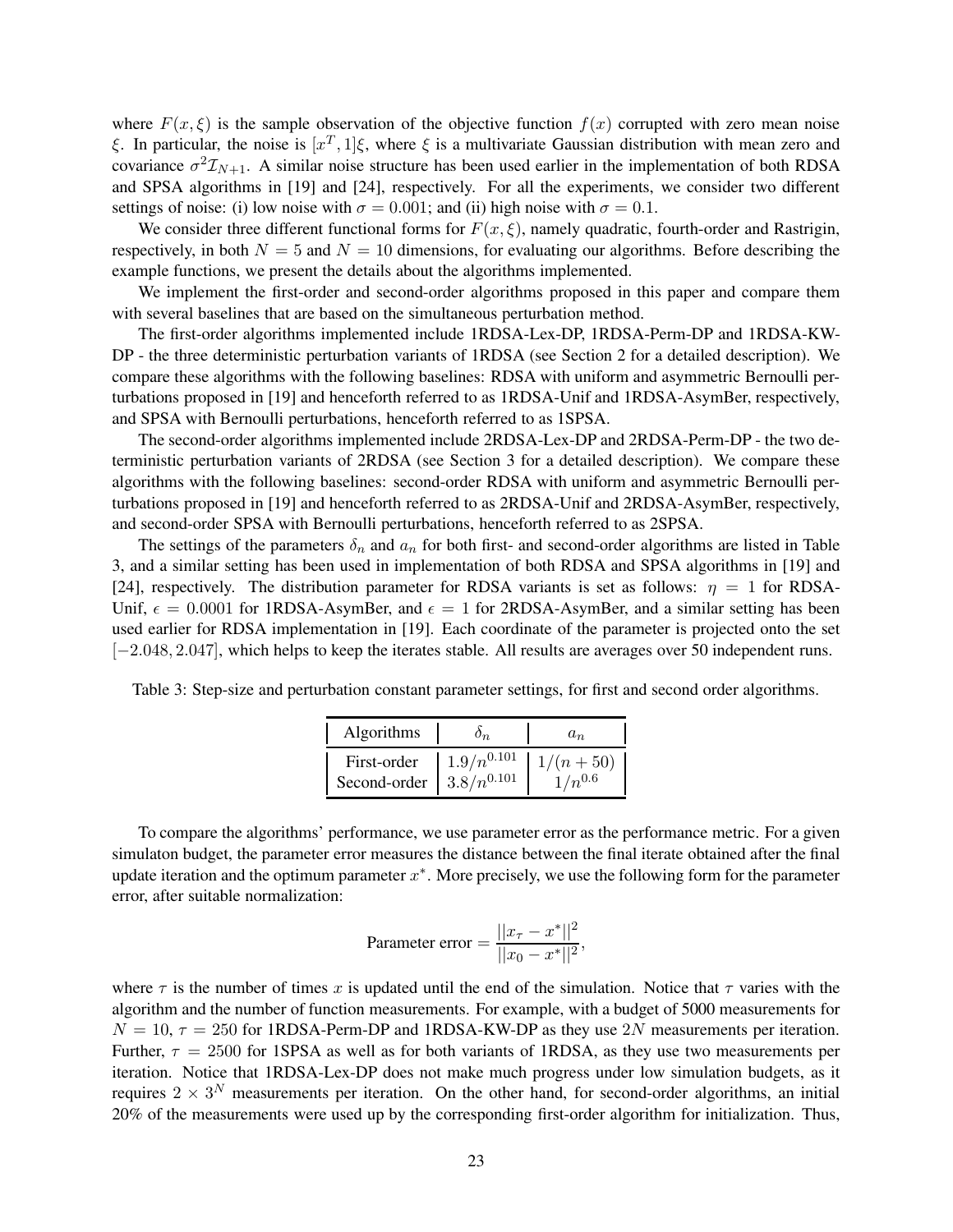

Figure 1: Parameter error for various second-order algorithms under the quadratic objective (42) for a fivedimensional problem with a simulation budget of 50000 and  $\sigma = 0.001$  and 0.1.

for  $N = 10$  and a budget of 5000 measurements, the initial 1000 measurements are used for the firstorder algorithm and the remaining 4000 are used by the second-order algorithm. As a consequence of the simulation budget split, the number of update iterations  $\tau = 4000/30 \approx 133$  for 2RDSA-Perm-DP,  $4000/4 = 1000$  for 2SPSA, and  $4000/3 \approx 1333$  for 2RDSA algorithms. The 2RDSA-Lex-DP algorithm does not output a meaningful parameter with a low simulation budget, owing to its high inner loop length. The difference here is due to the fact that 2RDSA-Perm-DP uses 3N measurements per iteration, while 2RDSA-Lex-DP needs  $3 \times 3^N$ , 2RDSA needs 3 and 2SPSA needs 4.

#### 5.2 Example 1: Quadratic objective

Let A be such that NA is an  $N \times N$  upper triangular matrix with  $a_{ij} = 1$  for  $i \leq j$  and let b be an N-dimensional vector of ones. Then the quadratic objective function is defined as follows:

$$
F(x,\xi) = x^T A x + b^T x + \xi.
$$
\n<sup>(42)</sup>

The initial point  $x_0$  is set to the N-dimensional vector of ones and the optimal point  $x^*$  is dimension dependent. For instance, with  $N = 10$ , the optimal point  $x^*$ , is the 10-dimensional vector of  $-0.9091$  for the choice of A and b described earlier. Note that  $f(x^*) = \mathbb{E}_{\xi}[F(x^*, \xi)] = -4.55$ .

Figures 1 and 2 present the parameter error for the first-order and second-order algorithms under the quadratic objective (42) for dimension 5 and  $\sigma = 0.001$  and 0.1.

Among the first-order algorithms, for both settings of noise, 1RDSA-Perm-DP and 1RDSA-KW-DP exhibited similar performance and outperformed the other algorithms. The parameter error in 1RDSA-Perm-DP and 1RDSA-KW-DP is of the order of  $10^{-5}$ , while for the others, the same is of the order of  $10^{-3}$ . 1RDSA-Lex-DP (not shown in the figure) showed a parameter error that was an order of magnitude higher than the other algorithms.

Among the second-order algorithms, for both settings of noise, 2RDSA-Lex-DP exhibited the best performance. Furthermore, it is interesting to see that for both settings of noise 2RDSA-Perm-DP, and 2RDSA-Lex-DP gave consistent performance with parameter error of the order of  $10^{-4}$  and  $10^{-7}$ , respectively, while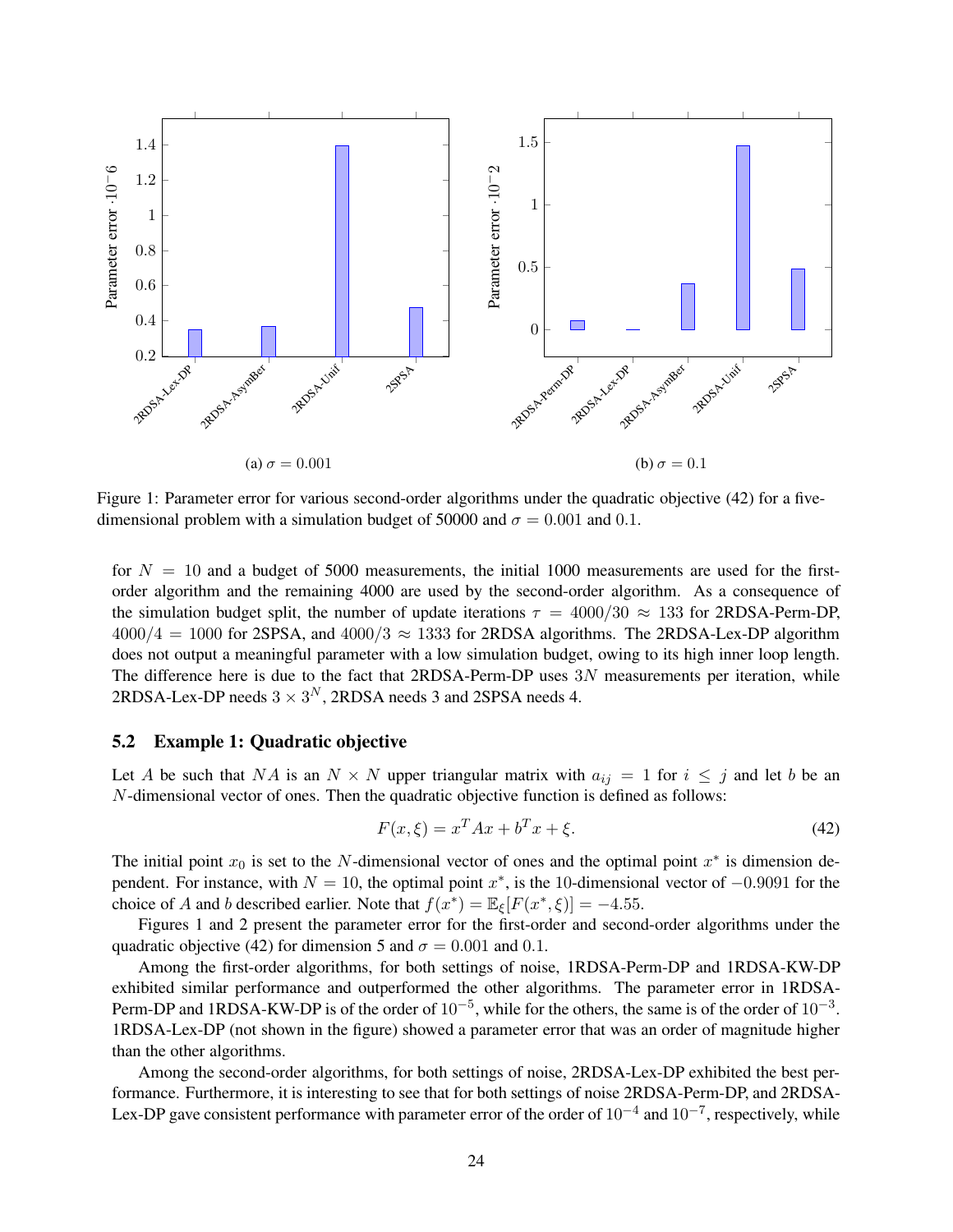the parameter error of 2RDSA-AsymBer, 2RDSA-Unif, and 2SPSA increased with noise. Further, the benefit of using second-order algorithms is more noticeable under the low noise setting.

For the low noise setting, the parameter error of 2RDSA-Perm-DP is not shown in the figure, for the sake of readability in comparing the errors of the other algorithms.



Figure 2: Parameter error for various first-order algorithms under the quadratic objective (42) for a fivedimensional problem with a simulation budget of 50000 and  $\sigma = 0.001$  and 0.1.



Figure 3: Evolution of the parameter error as the simulation budget is varied, for the first-order algorithms under the quadratic objective with  $N = 10$  and  $\sigma = 0.001$ .

Figure 3 compares the parameter error of 1RDSA-Perm-DP, 1RDSA-KW-DP, and both variants of 1RDSA and 1SPSA algorithms for the quadratic objective with dimension 10,  $\sigma = 0.001$  and a simulation budget of 50000 function measurements. As in the case of the problem with dimension 5, 1RDSA-Perm-DP and 1RDSA-KW-DP performed best, while the result of 1RDSA-Lex-DP is not reported due to its high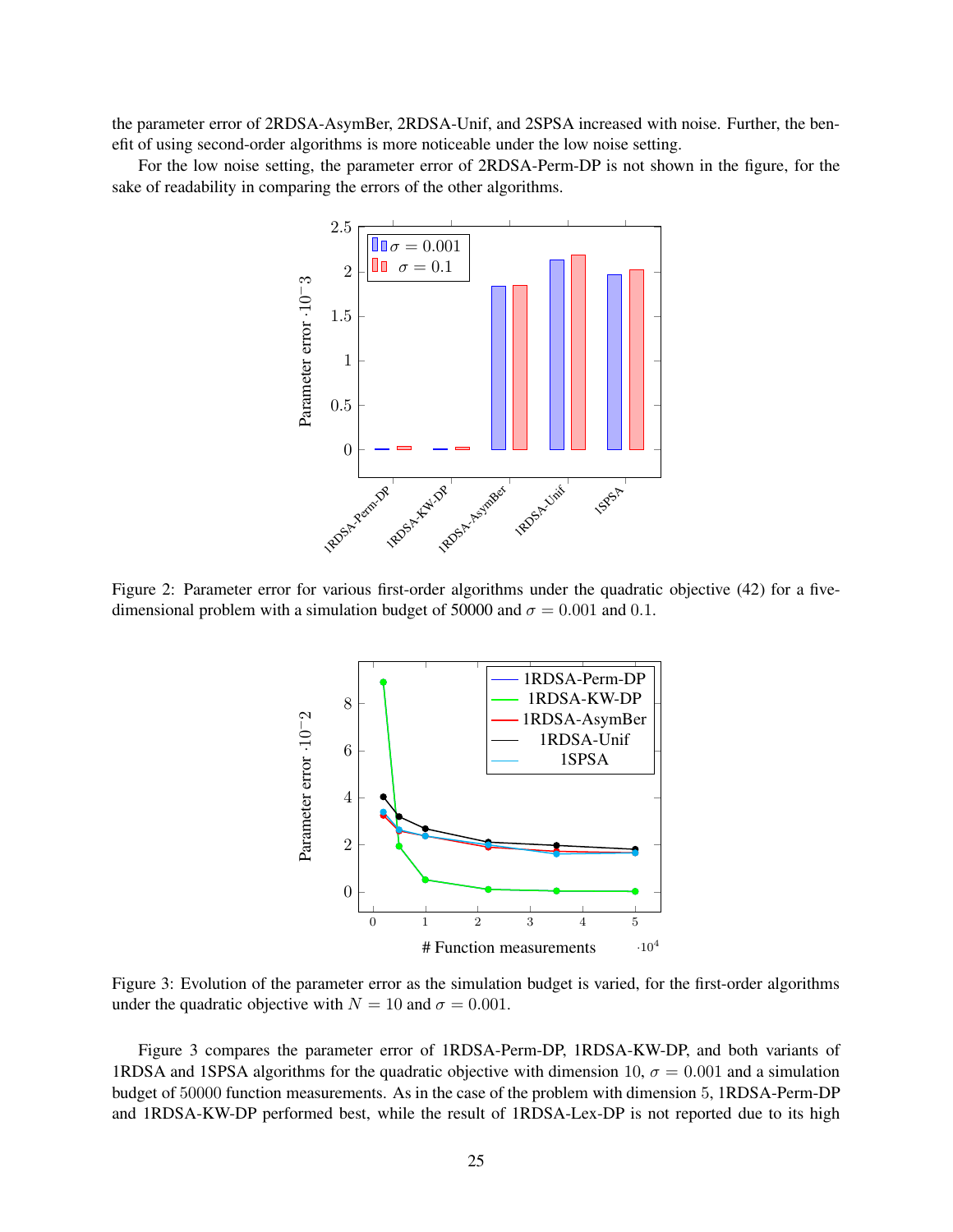inner loop length.

#### 5.3 Example 2: Fourth-order objective

The function given below has been used for evaluating both RDSA and SPSA algorithms in [19] and [24], respectively.

$$
F(x,\xi) = x^T A^T A x + 0.1 \sum_{j=1}^N (Ax)_j^3 + 0.01 \sum_{j=1}^N (Ax)_j^4 + \xi,
$$
\n(43)

Figure 4: A plot of the fourth-order objective (43),  $N = 2$ .

where A and  $\xi$  are the same as in the quadratic objective. The initial point  $x_0$  is set to the N-dimensional vector of ones and the optimal point  $x^*$  is the N-dimensional vector of zeros, with  $f(x^*) = \mathbb{E}_{\xi}[F(x^*, \xi)] =$ 0. Figure 4 shows a plot of the fourth-order objective (43).

Figure 5 presents the parameter error for both first and second order algorithms in the case of the fourthorder objective (43) with dimension 5 and  $\sigma = 0.001$  and 0.1. Among the first-order algorithms, for both settings of noise, all algorithms except 1RDSA-Lex-DP exhibited similar performance.

Among the second-order algorithms, similar to the quadratic case, for both settings of noise, 2RDSA-Perm-DP and 2RDSA-Lex-DP gave consistent performance with parameter error of the order of  $10^{-2}$ . Under the low noise setting, i.e.,  $\sigma = 0.001$ , 2RDSA-Unif exhibited the best performance, while under the high noise setting with  $\sigma = 0.1$ , 2RDSA-Lex-DP outperformed the other algorithms. Thus, we observe that 2RDSA-Lex-DP and 2RDSA-Perm-DP algorithms are more tolerant to the noise, as compared to their random counterparts 2RDSA-AsymBer, 2RDSA-Unif, and 2SPSA.

Since the fourth-order objective is more difficult to optimize than the quadratic one, we observe that under the low noise setting, the parameter error in the case of the fourth-order objective for the first-order algorithms is higher, of the order of  $10^{-2}$  compared to  $10^{-5}$  for the quadratic case. For the second-order algorithms, the same is also of the order of  $10^{-2}$  compared to  $10^{-6}$  for the quadratic case. A similar trend is observed in the high noise regime.

Figure 6 compares the parameter error of 2RDSA-Perm-DP, as well as both variants of 2RDSA and 2SPSA algorithms, for the fourth-order objective function with dimension 10,  $\sigma = 0.001$  and a simulation budget of 50000 function measurements. As in the five-dimensional problem, 2RDSA-Unif and 2SPSA exhibited similar performance and outperformed the other algorithms. The results of the 2RDSA-Lex-DP algorithm are not displayed as it requires  $3 \times 3^{10}$  function measurements per iteration.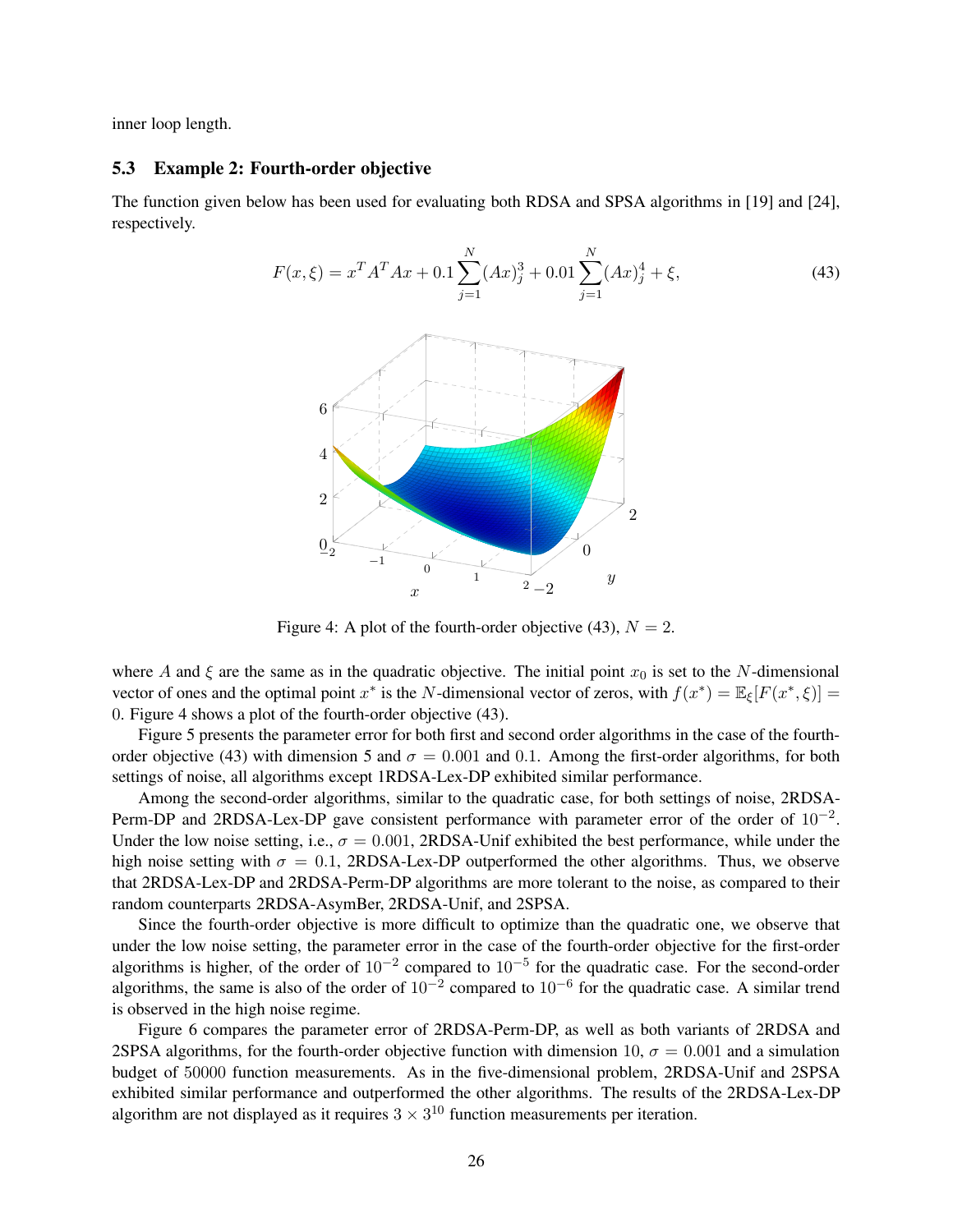

Figure 5: Parameter error for various algorithms under the fourth-order objective (43) for a five-dimensional problem with a simulation budget of 50000 and  $\sigma = 0.001$  and 0.1.



Figure 6: Evolution of the parameter error as the simulation budget is varied, for the second-order algorithms under the fourth-order objective with  $N = 10$  and  $\sigma = 0.001$ .

# 5.4 Example 3: Rastrigin objective

The Rastrigin objective function is defined as follows:

$$
F(x,\xi) = \sum_{i=1}^{N} (x_i^2 - 10\cos(2\pi x_i)) + 10N + 1 + \xi,
$$
\n(44)

where  $\xi$  is the same as for the quadratic objective. The initial point  $x_0$  is set to the N-dimensional vector of twos and the optimal point  $x^*$  is the N-dimensional vector of zeros, with  $f(x^*) = \mathbb{E}_{\xi}[F(x^*, \xi)] = 1$ . Figure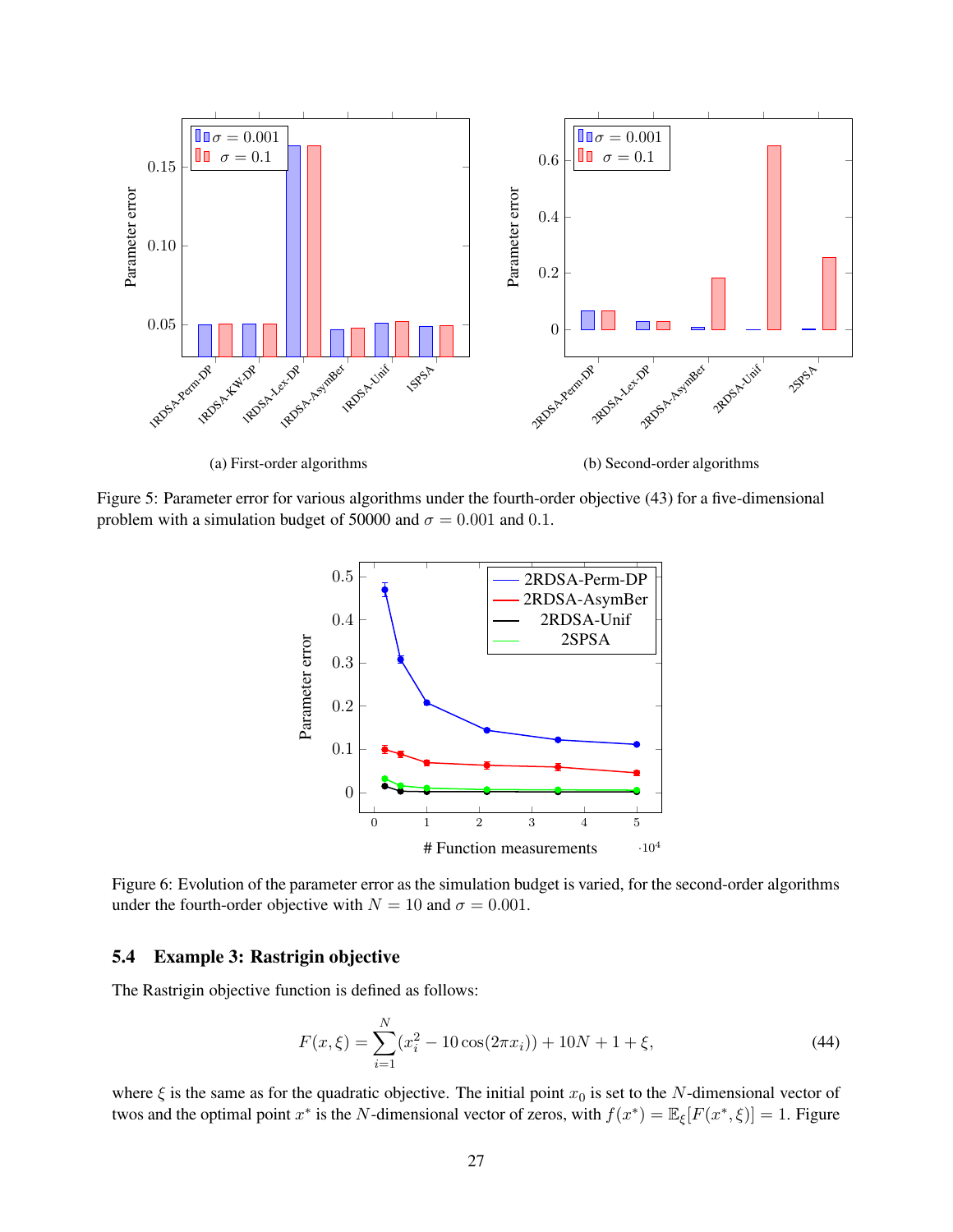

Figure 7: Parameter error for various algorithms under the Rastrigin objective (44) for a five-dimensional problem and a simulation budget of 50000 and  $\sigma = 0.001$  and 0.1.

8 shows a plot of the Rastrigin objective (44), which has many local minima.

Figure 7 presents the parameter error for both first-order and second-order algorithms for the Rastrigin objective (44) with dimension 5 and  $\sigma = 0.001$  and 0.1.

For both settings of noise, among the first-order algorithms, 1RDSA-Unif outperformed the other algorithms, while 2RDSA-Lex-DP performed the best among the second-order algorithms.

Similar to the quadratic and fourth-order objective, first-order algorithms, 2RDSA-Perm-DP and 2RDSA-Lex-DP gave consistent performance under both settings of noise.

In summary, for all the three objectives, among the first-order algorithms, we observed that 1RDSA-Perm-DP and 1RDSA-KW-DP performed best, while 1RDSA-Lex-DP showed poor performance. On the other hand, among the second-order algorithms, 2RDSA-Lex-DP exhibited the best performance.



Figure 8: A plot of the Rastrigin objective (44),  $N = 2$ .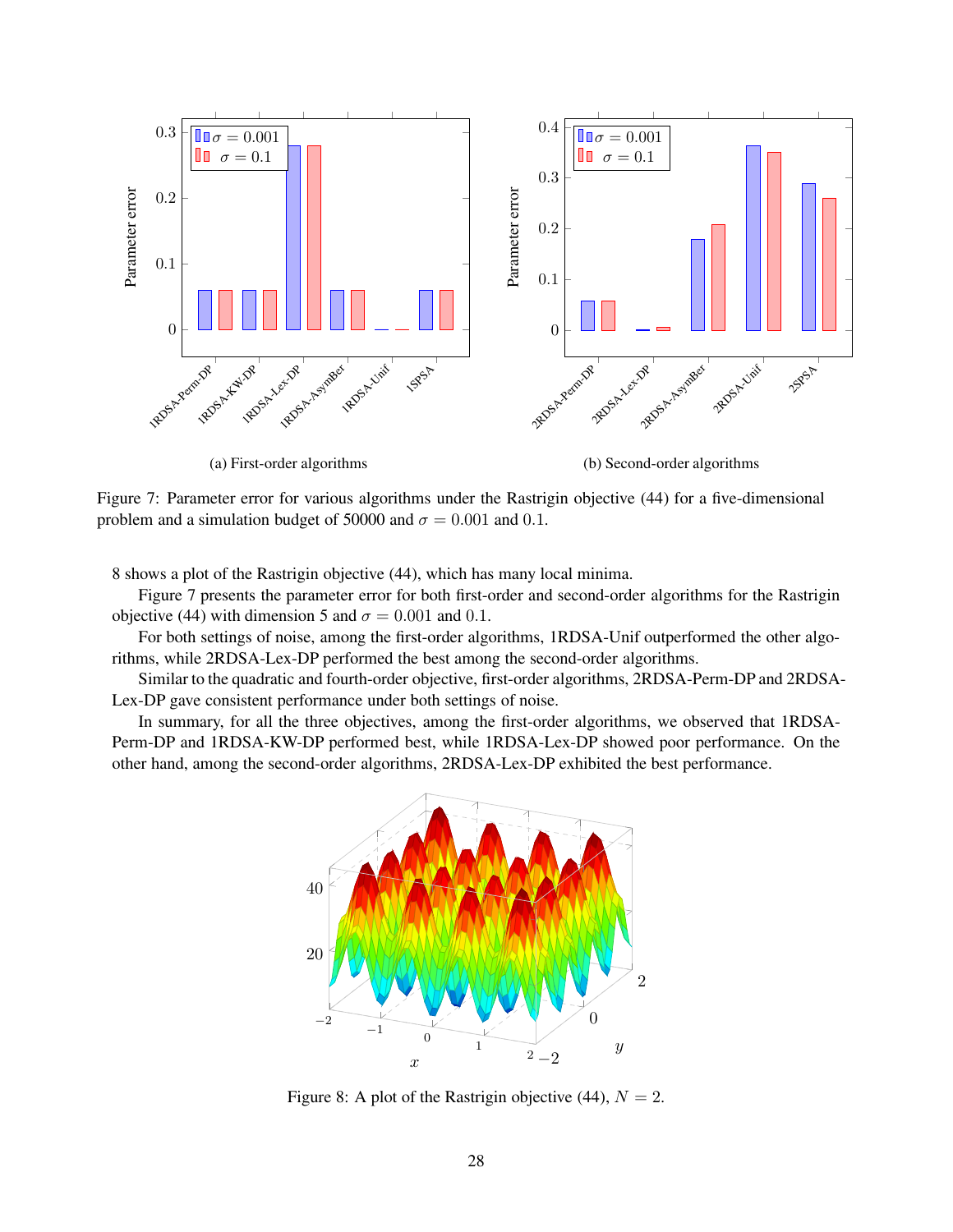# 6 Conclusions and Future Work

We incorporated two novel deterministic perturbation (DP) schemes into the RDSA class of simultaneous perturbation algorithms. The proposed DP variants of first-order, as well as second-order, RDSA were shown to result in asymptotically unbiased gradient/Hessian estimates, thus resulting in provably convergent 1RDSA/2RDSA variants. We also performed numerical experiments to validate the theoretical findings.

As future work, it would be interesting to perform a finite-time analysis of the RDSA schemes and study the impact of deterministic perturbations therein. To the best of our knowledge, non-asymptotic bounds are not available for vanilla RDSA algorithms, especially. in a general simulation optimization setting where convexity cannot be assumed. Another fruitful direction would be try the deterministic perturbation variants of RDSA in sophisticated applications, e.g., in transportation, networks and service systems.

# References

- [1] S. Bhatnagar. Adaptive multivariate three-timescale stochastic approximation algorithms for simulation based optimization. *ACM TOMACS*, 15(1):74–107, 2005.
- [2] S. Bhatnagar. Adaptive Newton-based smoothed functional algorithms for simulation optimization. *ACM Transactions on Modeling and Computer Simulation*, 18(1):2:1–2:35, 2007.
- [3] S. Bhatnagar and L. A. Prashanth. Simultaneous perturbation Newton algorithms for simulation optimization. *Journal of Optimization Theory and Applications*, 164(2):621–643, 2015.
- [4] S Bhatnagar, H. L. Prasad, and L. A. Prashanth. *Stochastic Recursive Algorithms for Optimization: Simultaneous Perturbation Methods (Lecture Notes in Control and Information Sciences)*, volume 434. Springer, 2013.
- [5] Shalabh Bhatnagar, Michael C Fu, Steven I Marcus, and I Wang. Two-timescale simultaneous perturbation stochastic approximation using deterministic perturbation sequences. *ACM TOMACS*, 13(2): 180–209, 2003.
- [6] H. F. Chen, L. Guo, and A. J. Gao. Convergence and robustness of the Robbins-Monro algorithm truncated at randomly varying bounds. *Stochastic Processes and their Applications*, 27:217–231, 1987.
- [7] D. C. Chin. Comparative study of stochastic algorithms for system optimization based on gradient approximations. *IEEE Transactions on Systems, Man, and Cybernetics, Part B: Cybernetics*, 27(2): 244–249, 1997.
- [8] D. Ghoshdastidar and A. Dukkipati and S. Bhatnagar. Newton based stochastic optimization using q-Gaussian smoothed functional algorithms. *Automatica*, 50(10):2606–2614, 2014.
- [9] Gal Dalal, Balazs Szorenyi, Gugan Thoppe, and Shie Mannor. Finite sample analysis of two-timescale stochastic approximation with applications to reinforcement learning. In *Conference on Learning Theory*, pages 1–35, 2018.
- [10] V. Fabian. Stochastic approximation. In *Optimizing Methods in Statistics (ed. J.J.Rustagi)*, pages 439–470, New York, 1971. Academic Press.
- [11] N. Frikha and S. Menozzi. Concentration bounds for stochastic approximations. *Electron. Commun. Probab*, 17(47):1–15, 2012.